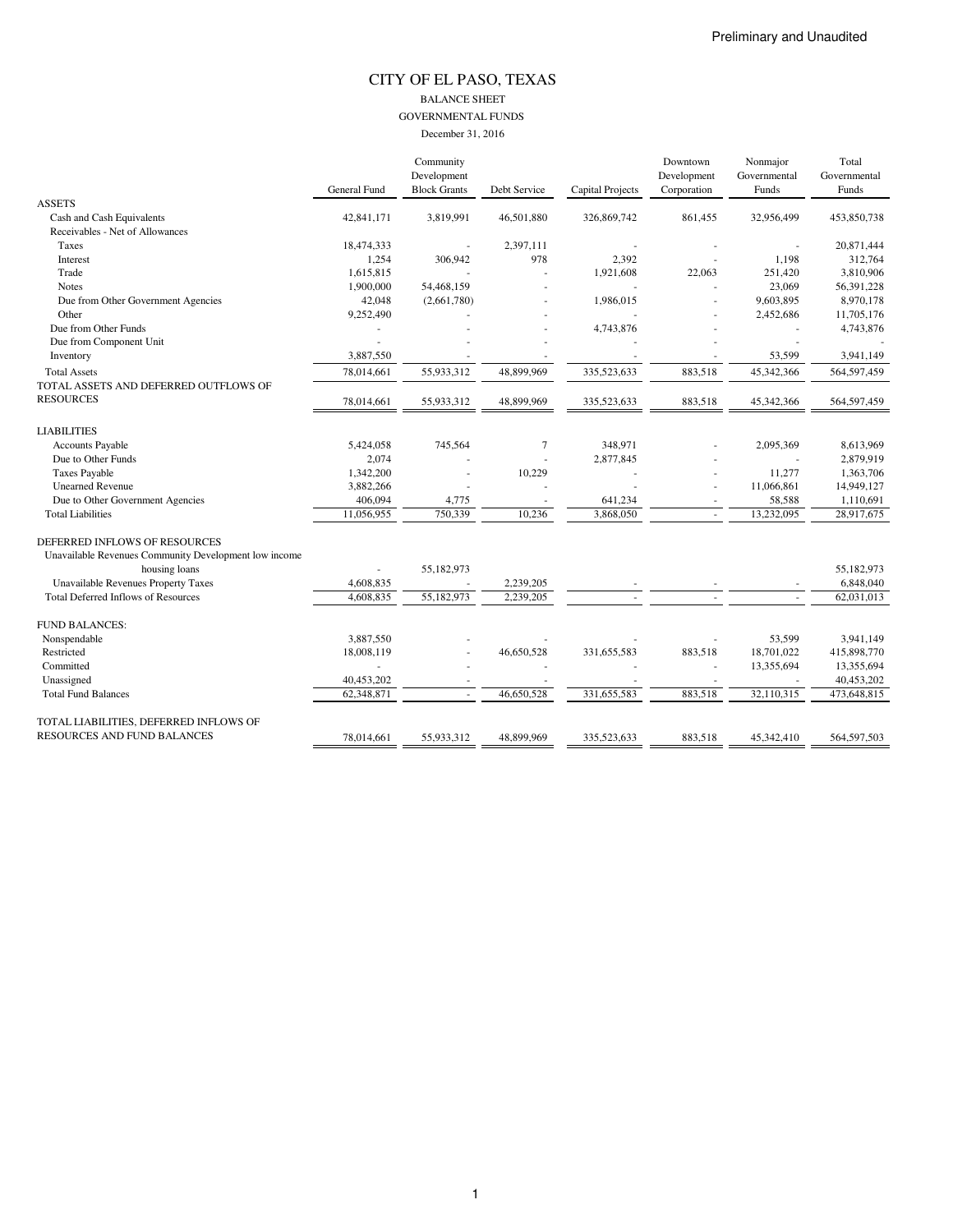STATEMENT OF REVENUES, EXPENDITURES AND CHANGES IN FUND BALANCES

GOVERNMENTAL FUNDS

| Development<br>Development<br>Governmental<br><b>Block Grants</b><br>Corporation<br>Debt Service<br><b>Capital Projects</b><br>Funds<br>General Fund<br><b>REVENUES</b> | Governmental<br>Funds<br>117,976,991 |
|-------------------------------------------------------------------------------------------------------------------------------------------------------------------------|--------------------------------------|
|                                                                                                                                                                         |                                      |
|                                                                                                                                                                         |                                      |
|                                                                                                                                                                         |                                      |
| 42,112,700<br>Property Taxes<br>74,677,217<br>1,187,074                                                                                                                 |                                      |
| Penalties and Interest-Delinquent taxes<br>253,591<br>124,001                                                                                                           | 377,592                              |
| <b>Sales Taxes</b><br>27,259,794<br>287,968<br>265,307<br>518,325                                                                                                       | 28,331,394                           |
| <b>Franchise Fees</b><br>14,521,802<br>1,513,069<br>÷,                                                                                                                  | 16,034,871                           |
| 8,793,453<br>40,488<br>5,700,994<br><b>Charges for Services</b><br>884,763<br>423,881<br>606,767                                                                        | 16,450,346                           |
| Fines and Forfeitures<br>2,403,717<br>895,147                                                                                                                           | 3,298,864                            |
| 4,182,015<br>7,800<br><b>Licenses and Permits</b>                                                                                                                       | 4,189,815                            |
| 1,257<br>7,999,504<br><b>Intergovernmental Revenues</b><br>2,491,971<br>655,620<br>÷,<br>ä,                                                                             | 11,148,352                           |
| Rents and Other<br>493,266<br>105,871<br>358,369                                                                                                                        | 957,506                              |
| <b>TOTAL REVENUES</b><br>331,991<br>132,586,112<br>3,482,605<br>42,660,582<br>1,550,355<br>18,180,282                                                                   | 198,791,927                          |
| <b>EXPENDITURES</b>                                                                                                                                                     |                                      |
| Current:                                                                                                                                                                |                                      |
| 8,268,720<br>73,837<br>27,176<br>177,712                                                                                                                                | 8,547,445                            |
| General Government                                                                                                                                                      |                                      |
| 70,110,548<br>3,634,234<br><b>Public Safety</b>                                                                                                                         | 73,744,782                           |
| <b>Public Works</b><br>11,134,676<br>1,117,115<br>1,298,745<br>÷,                                                                                                       | 13,550,536                           |
| Public Health<br>1,751,707<br>3,827,494<br>ä,                                                                                                                           | 5,579,201                            |
| 8,942<br>556,895<br>Parks Department<br>6,246,841<br>28,582<br>$\sim$                                                                                                   | 6,841,260                            |
| 2,574,722<br>33,099<br>Library<br>$\overline{\phantom{a}}$                                                                                                              | 2,607,821                            |
| 8,670,356<br>6,441<br>495<br>30,636<br>Non Departmental                                                                                                                 | 8,707,928                            |
| Culture and Recreation<br>1,966,001<br>84,764<br>2,392,753<br>ä,                                                                                                        | 4,443,518                            |
| 189,202<br>3,354,566<br>Economic Development<br>2,663,061<br>ä,                                                                                                         | 6,206,829                            |
| Environmental Code Compliance<br>304,488                                                                                                                                | 304,488                              |
| 2,761,891<br>63,732<br>Community and Human Development<br>126,393                                                                                                       | 2,952,016                            |
| Debt Service:                                                                                                                                                           |                                      |
| Principal<br>3,996,217                                                                                                                                                  | 3,996,217                            |
| <b>Interest Expense</b><br>519,658                                                                                                                                      | 519,658                              |
| <b>Fiscal Fees</b><br>14,590<br>6,200<br>9,000                                                                                                                          | 29,790                               |
| Capital Outlay<br>76,000<br>618,295<br>9,543,093<br>163,363<br>÷,<br>$\sim$                                                                                             | 10,400,751                           |
| TOTAL EXPENDITURES<br>118,104,900<br>3,482,605<br>12,641<br>10,984,882<br>9,495<br>15,837,717                                                                           | 148,432,240                          |
| 14,481,212<br>42,647,941<br>(9,434,527)<br>322,496<br>2,342,565<br>Excess(Deficiency) of revenues over expenditures                                                     | 50,359,687                           |
|                                                                                                                                                                         |                                      |
| OTHER FINANCING SOURCES(USES):                                                                                                                                          |                                      |
| Transfers In<br>5,061,126<br>11,228<br>407,501                                                                                                                          | 5,479,855                            |
| <b>Transfers Out</b><br>(1,777,388)<br>(298)<br>(3,350,776)                                                                                                             | (5, 128, 462)                        |
| Face Amount of Commercial Paper Issued<br>(3,852,303)<br>×,                                                                                                             | (3,852,303)                          |
| 168,645<br>Loan Proceeds                                                                                                                                                | 168,645                              |
| Other Sources (Uses)<br>97,950<br>3,852,303                                                                                                                             | 3,950,253                            |
| 3,283,738<br>267,380<br>11,228<br>TOTAL OTHER FINANCING SOURCES(USES)<br>(2,943,275)                                                                                    | 619,071                              |
| 17,764,950<br>42,647,941<br>(9,167,147)<br>333,724<br>Net change in fund balances<br>(600, 710)                                                                         | 50,978,758                           |
| 549,794<br>Fund balances - beginning of year<br>44,583,921<br>4,002,587<br>340,822,730<br>32,711,025                                                                    | 422,670,057                          |
| Fund balances - end of period<br>62,348,871<br>46,650,528<br>331,655,583<br>883,518<br>32,110,315                                                                       | 473,648,815                          |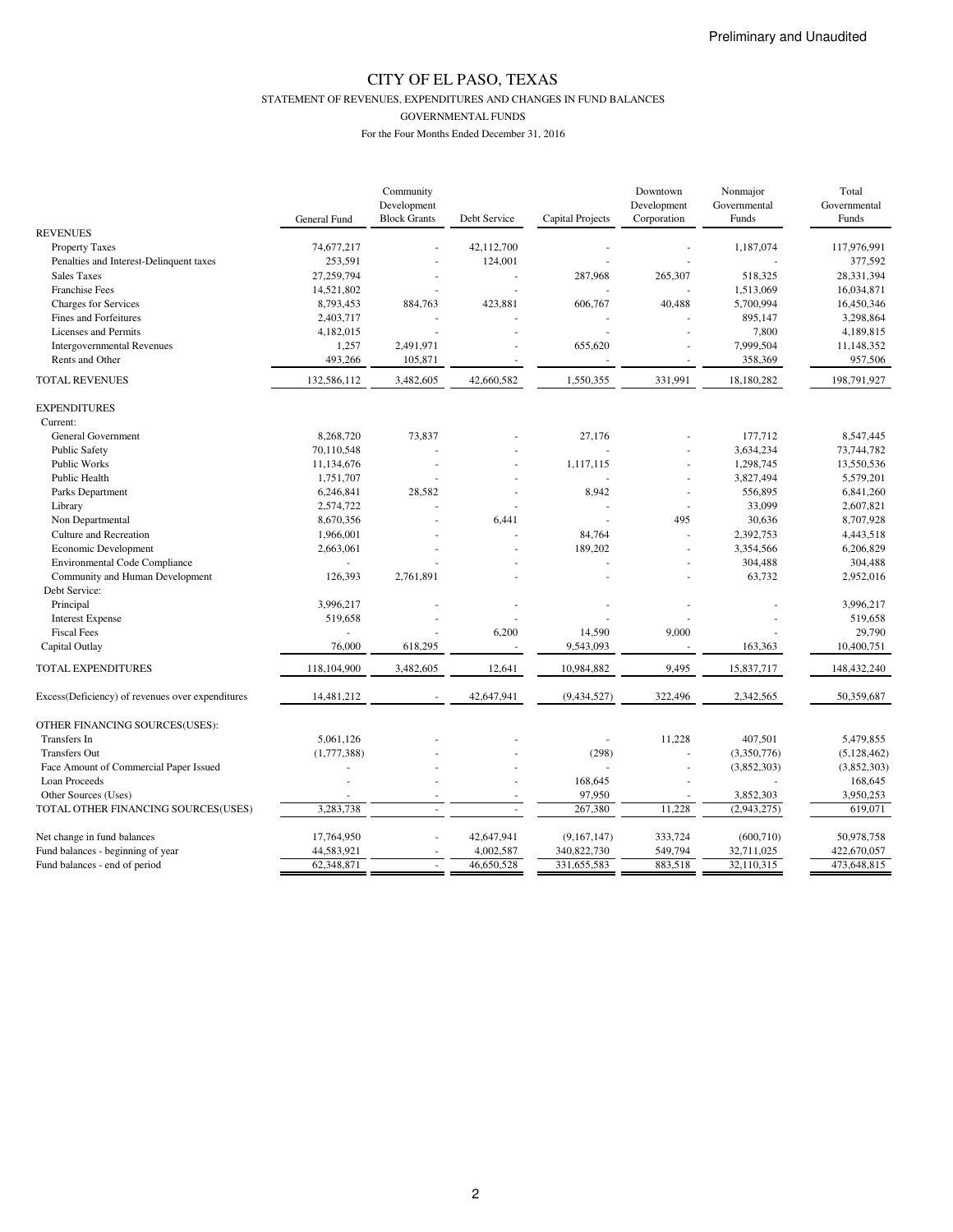#### STATEMENT OF NET POSITION CITY OF EL PASO, TEXAS December 31, 2016 PROPRIETARY FUNDS

|                                                         |                                     |                           | Business-type Activities - Enterprise Funds |                                 |                                      |                |                                                        |
|---------------------------------------------------------|-------------------------------------|---------------------------|---------------------------------------------|---------------------------------|--------------------------------------|----------------|--------------------------------------------------------|
|                                                         | El Paso<br>International<br>Airport | Environmental<br>Services | Mass Transit                                | International<br><b>Bridges</b> | Tax Office<br><b>Enterprise Fund</b> | Totals         | Governmental<br>Activities - Internal<br>Service Funds |
| <b>ASSETS</b>                                           |                                     |                           |                                             |                                 |                                      |                |                                                        |
| Current assets:                                         |                                     |                           |                                             |                                 |                                      |                |                                                        |
| Cash and Cash Equivalents                               | 38,879,042                          | 28,860,833                | (27, 123, 074)                              | 679,557                         | 697,981                              | 41,994,339     | 23,393,973                                             |
| Receivables - Net of Allowances:                        |                                     |                           |                                             |                                 |                                      |                |                                                        |
| Taxes                                                   |                                     |                           | 6,802,560                                   | $\overline{\phantom{a}}$        | (1,018)                              | 6,801,542      |                                                        |
| Interest                                                | 1,030                               |                           |                                             | 143                             |                                      | 1,173          | 568                                                    |
| Trade                                                   | 73,212                              | 3,216,858                 | 298,990                                     |                                 | 541,429                              | 4,130,489      | 4,951                                                  |
| Due from Other Government Agencies                      | (1)                                 | 146,732                   | 817,552                                     |                                 |                                      | 964,283        |                                                        |
| Prepaid Items                                           | 348,253                             |                           | 282,540                                     |                                 |                                      | 630,793        | 1,154,173                                              |
| Due From Other Funds                                    |                                     |                           | 2,877,845                                   |                                 |                                      | 2,877,845      |                                                        |
| Inventory                                               | 1,557,179                           |                           | 4,242,673                                   |                                 |                                      | 5,799,852      | 500,001                                                |
| Total current assets                                    | 40,858,715                          | 32.224,423                | (11,800,914)                                | 679,700                         | 1,238,392                            | 63,200,316     | 25,053,666                                             |
| Noncurrent assets:                                      |                                     |                           |                                             |                                 |                                      |                |                                                        |
| Restricted Cash and Cash Equivalents<br>Capital Assets: |                                     | 20,146,294                |                                             | 4,760,709                       |                                      | 24,907,003     |                                                        |
| Land                                                    | 1,381,099                           | 6,887,813                 | 11,871,902                                  | 2,469,531                       |                                      | 22,610,345     |                                                        |
| Buildings, Improvements & Equipment, Net                | 243,350,638                         | 31,684,130                | 99,763,451                                  | 15,214,542                      | 29,123                               | 390,041,884    | 8,015                                                  |
| <b>Construction</b> in Progress                         | 14,308,568                          | 3,418,916                 | 50,578,316                                  | 154,043                         |                                      | 68,459,843     | 397,047                                                |
| Total noncurrent assets                                 | 259,040,305                         | 62,137,153                | 162,213,669                                 | 22,598,825                      | 29,123                               | 506,019,075    | 405,062                                                |
| <b>TOTAL ASSETS</b>                                     | 299,899,020                         | 94,361,576                | 150,412,755                                 | 23,278,525                      | 1,267,515                            | 569,219,391    | 25,458,728                                             |
| DEFERRED OUTFLOWS OF RESOURCES                          |                                     |                           |                                             |                                 |                                      |                |                                                        |
| Deferred Outflow of Resources - Pension Contributions   | 1,180,184                           | 1.769.860                 | 3,196,099                                   | 219,279                         |                                      | 6,365,422      | 511,921                                                |
| Deferred Outflow of Resources - Econ/Demog Losses       | 1,250,046                           | 1,874,630                 | 3,385,295                                   | 232,261                         |                                      | 6,742,232      | 60,735                                                 |
| <b>Total Deferred Outflows of Resources</b>             | 2,430,230                           | 3,644,490                 | 6,581,394                                   | 451,540                         |                                      | 13,107,654     | 572,656                                                |
| Total Assets & Deferred Outflows                        | 302,329,250                         | 98,006,066                | 156,994,149                                 | 23,730,065                      | 1,267,515                            | 582,327,045    | 26,031,384                                             |
| <b>LIABILITIES</b>                                      |                                     |                           |                                             |                                 |                                      |                |                                                        |
| Current liabilities:                                    |                                     |                           |                                             |                                 |                                      |                |                                                        |
| Accounts Payable                                        | 1,412,387                           | 419,408                   | 2,043,067                                   | 2,287                           | 13,081                               | 3,890,230      | 1,557,237                                              |
| Current Portion - Bonds, Notes and Capital              | 1,831,900                           | 1,495,494                 | 1,575,436                                   | 1,213,319                       |                                      | 6,116,149      |                                                        |
| Due to Other Funds                                      | 1,091,230                           | 1,886,196                 | 1,446,974                                   | 319,476                         |                                      | 4,743,876      |                                                        |
| <b>Taxes Payable</b>                                    | 47,211                              |                           | (2)                                         |                                 |                                      | 47,209         |                                                        |
| Interest Payable on Bonds and Notes                     | 108,945                             | 40,138                    | 101,043                                     | 12,362                          |                                      | 262,488        |                                                        |
| <b>Unearned Revenue</b>                                 | 1,092,193                           | 5,150                     | 246,105                                     | 5,000                           |                                      | 1,348,448      |                                                        |
| Construction Contracts and Retainage Payable            |                                     |                           |                                             |                                 |                                      |                |                                                        |
| Compensated Absences - Current                          | 2,157,892                           | 904,848                   | 1,658,295                                   | 184,032                         |                                      | 4,905,067      |                                                        |
| Landfill Closure Costs - Current                        |                                     | 992,875                   |                                             |                                 |                                      | 992,875        |                                                        |
| Total current liabilities                               | 7,741,758                           | 5,744,109                 | 7,070,918                                   | 1,736,476                       | 13,081                               | 22,306,342     | 1,557,237                                              |
| Noncurrent liabilities:                                 |                                     |                           |                                             |                                 |                                      |                |                                                        |
| Certificates of Obligation Bonds                        |                                     | 19,797,832                | 55,495,585                                  | 4,919,905                       |                                      | 80.213.322     |                                                        |
| Revenue Bonds                                           | 54,457,144                          | (6,712)                   |                                             | (48, 896)                       |                                      | 54,401,536     |                                                        |
| <b>Compensated Absences</b>                             | 608,636                             | 255,214                   | 467,724                                     | 51,906                          | 177,989                              | 1,561,469      | 725,327                                                |
| <b>Landfill Closure Costs</b>                           |                                     | 19,029,543                |                                             |                                 |                                      | 19,029,543     |                                                        |
| Delta Transfer Station Closure Costs                    |                                     | 123,876                   |                                             |                                 |                                      | 123,876        |                                                        |
| Claims and Judgments                                    |                                     |                           | 467,845                                     |                                 |                                      | 467,845        | 15,816,426                                             |
| Net Pension Obligation                                  | 9,925,655                           | 14,884,993                | 26,880,037                                  | 1,391,393                       |                                      | 53,082,078     | 4,305,392                                              |
| Other Postemployment Benefits                           | 4,896,567                           | 6,664,718                 | 10,199,529                                  | 1,097,754                       |                                      | 22,858,568     | 1,994,560                                              |
| Total noncurrent liabilities                            | 69,888,002                          | 60,749,464                | 93,510,720                                  | 7,412,062                       | 177,989                              | 231,738,237    | 22,841,705                                             |
| <b>TOTAL LIABILITIES</b>                                | 77,629,760                          | 66,493,573                | 100,581,638                                 | 9,148,538                       | 191,070                              | 254,044,579    | 24,398,942                                             |
| DEFERRED INFLOWS OF RESOURCES                           |                                     |                           |                                             |                                 |                                      |                |                                                        |
| Deferred Inflow of Resources - Investment Earnings      |                                     |                           |                                             | 452,809                         |                                      | 452,809        |                                                        |
| <b>Total Deferred Inflows of Resources</b>              |                                     |                           |                                             | 452,809                         | $\overline{\phantom{a}}$             | 452,809        |                                                        |
| <b>NET POSITION</b>                                     |                                     |                           |                                             |                                 |                                      |                |                                                        |
| Net investment in capital assets                        | 204,474,216                         | 22,159,601                | 106,617,041                                 | 12,954,745                      |                                      | 346,205,603    | 75,882                                                 |
| Unrestricted                                            | 20,225,274                          | 9,352,892                 | (50, 204, 530)                              | 1,173,973                       | 1,076,445                            | (18, 375, 946) | 1,556,560                                              |
| TOTAL NET POSITION                                      | 224,699,490                         | 31,512,493                | 56,412,511                                  | 14,128,718                      | 1,076,445                            | 327,829,657    | 1,632,442                                              |
|                                                         |                                     |                           |                                             |                                 |                                      |                |                                                        |
| TOTAL LIABILITIES AND NET POSITION                      | 302,329,250                         | 98,006,066                | 156,994,149                                 | 23,730,065                      | 1,267,515                            | 582,327,045    | 26,031,384                                             |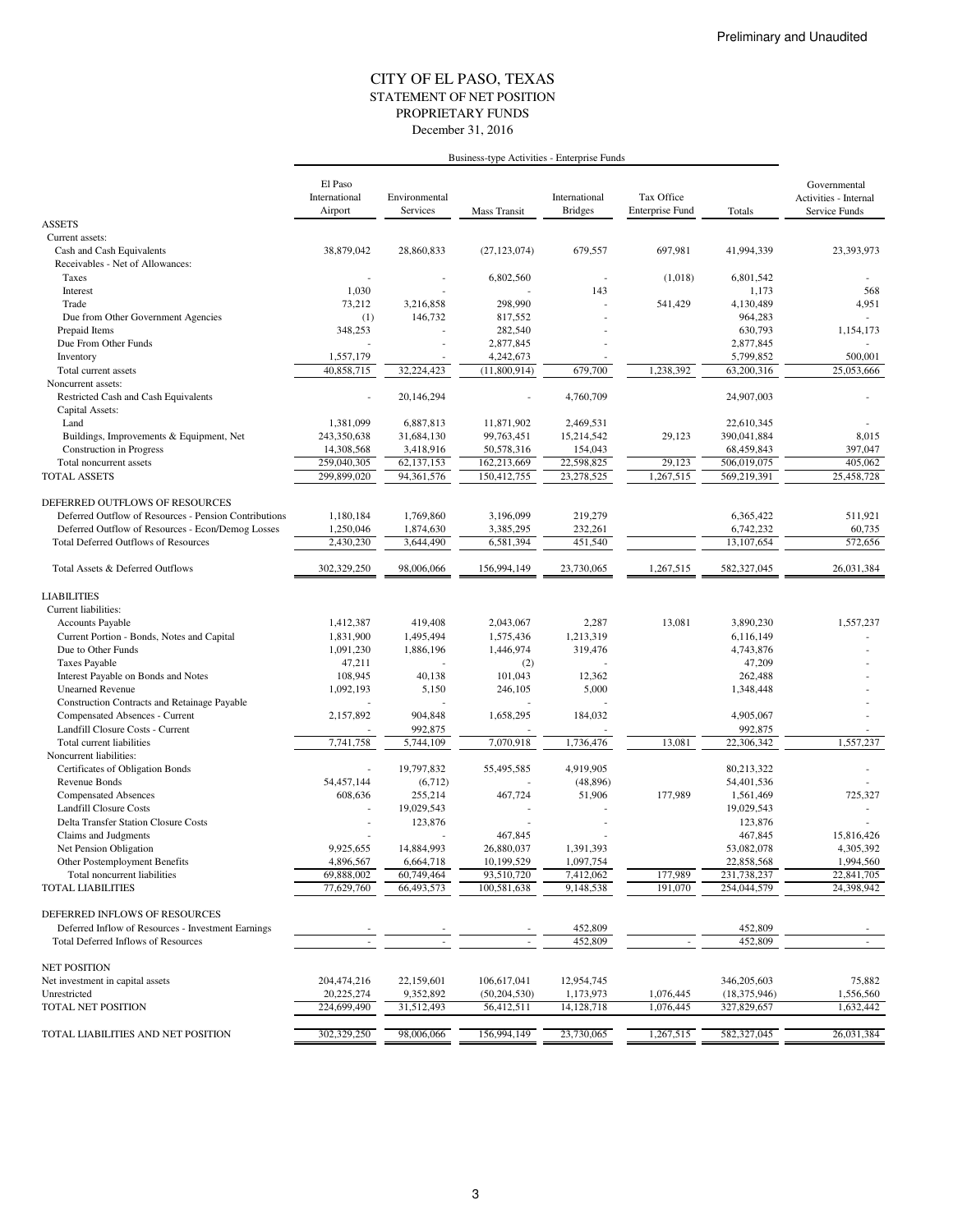#### CITY OF EL PASO, TEXAS STATEMENT OF REVENUES, EXPENSES AND CHANGES IN FUND NET POSITIONPROPRIETARY FUNDSFor the Four Months Ended December 31, 2016

| Business-type Activities - Enterprise Funds |  |  |
|---------------------------------------------|--|--|

|                                               |               | El Paso                  |               |                          |                          |                     |               |                |               | Tax Office               |              | Governmental                            |
|-----------------------------------------------|---------------|--------------------------|---------------|--------------------------|--------------------------|---------------------|---------------|----------------|---------------|--------------------------|--------------|-----------------------------------------|
|                                               | Operating     | International            | Operating     | Environmental            | Operating                |                     | Operating     | International  | Operating     | Enterprise               |              | Activities -<br><b>Internal Service</b> |
|                                               | <b>Budget</b> | Airport                  | <b>Budget</b> | Services                 | <b>Budget</b>            | <b>Mass Transit</b> | <b>Budget</b> | <b>Bridges</b> | <b>Budget</b> | Fund                     | Total        | Funds                                   |
| <b>OPERATING REVENUES:</b>                    |               |                          |               |                          |                          |                     |               |                |               |                          |              |                                         |
| <b>Intergovernmental Revenues</b>             |               |                          |               |                          |                          |                     |               |                | 3,249,147     | 1,430,801                | 1,430,801    |                                         |
| Penalties and Interest-Delinquent taxes       |               |                          |               | $\overline{\phantom{a}}$ | $\overline{\phantom{a}}$ |                     |               | ÷              | 30,000        | 167,791                  | 167,791      |                                         |
| Charges of Rentals and Fees                   | 37,323,866    | 11,530,591               | 46,191,376    | 12,061,885               | 70,000                   | 35,443              | 87.411        | 44,219         |               |                          | 23,672,138   |                                         |
| Charges of Tolls                              |               |                          |               |                          |                          |                     | 21,863,933    | 7,232,968      |               |                          | 7,232,968    |                                         |
| Charges of Fares and Fees                     | 374,500       | 153,847                  | 487,300       | 401,070                  | 10,830,000               | 2,586,691           |               |                |               |                          | 3,141,608    |                                         |
| Sales to Departments                          |               |                          |               |                          |                          |                     |               |                |               |                          |              | 5,723,859                               |
| Premium Contributions                         |               | $\sim$                   |               |                          |                          |                     |               |                |               |                          | $\sim$       | 19,514,009                              |
| <b>General Revenues</b>                       | 237,682       | 159,468                  | 1,365,000     | 104,897                  | 2,500,000                | 365                 | 921,618       | 117,085        |               | 65,720                   | 447,535      | 493,640                                 |
| <b>Total Operating Revenues</b>               | 37,936,048    | 11,843,906               | 48,043,676    | 12,567,852               | 13,400,000               | 2.622.499           | 22,872,962    | 7.394.272      | 3,279,147     | 1.664.312                | 36,092,841   | 25,731,508                              |
| <b>OPERATING EXPENSES:</b>                    |               |                          |               |                          |                          |                     |               |                |               |                          |              |                                         |
| <b>Personnel Services</b>                     | 17,840,614    | 6,997,194                | 23,637,891    | 7,084,725                | 25,357,475               | 11,331,094          | 3,362,955     | 971,469        | 1,176,294     | 337,492                  | 26,721,974   | 2,188,812                               |
| <b>Contractual Services</b>                   | 79,000        | 4,800                    | 10,000        | 6,827                    |                          |                     | 2,963,993     | 569,631        |               |                          | 581,258      |                                         |
| Professional Services                         | 940,375       | 60,119                   | 57,689        | 5,290                    | 250,769                  | 34,309              | 292,710       | 14,188         |               |                          | 113,906      | 119,869                                 |
| <b>Outside Contracts</b>                      | 7,417,541     | 1,789,655                | 7,887,200     | 694,937                  | 12,781,184               | 3,557,249           | 1,875,600     | 389,333        | 227,000       | 130,827                  | 6,562,001    | 1,001,962                               |
| Fuel and Lubricants                           | 284,923       | 87,627                   | 3,277,500     | 764,361                  | 2,552,450                | 653,544             | 12,350        | 1,694          | 500           | 39                       | 1,507,265    | 1,148,230                               |
| Materials and Supplies                        | 1,079,265     | 279,354                  | 3,764,071     | 2,529,644                | 632,150                  | 1,501,455           | 140,154       | 12,453         | 179,550       | 108,702                  | 4,431,608    | 1,383,001                               |
| Communications                                | 382,825       | 50,076                   | 370,100       | 9,740                    | 103,250                  | 11,058              | 27,672        | 2,982          |               |                          | 73,856       | 133                                     |
| Utilities                                     | 1,955,099     | 567,716                  | 228,700       | 52,883                   | 1,390,000                | 338,777             | 94,500        | 21,267         |               |                          | 980,643      | 6,724                                   |
| Operating Leases                              | 51,700        | 5,367                    | 83,500        | 8,633                    | 366,959                  | 166,744             | 346,754       | 114,128        | 134,600       | 54,212                   | 349,084      | 3,130                                   |
| <b>Travel and Entertainment</b>               | 149,240       | 78,574                   | 101,800       | 15,030                   | 44,000                   | 8,764               | 16,000        | 1,624          | 14,000        | 4.525                    | 108,517      | 985                                     |
| <b>Benefits Provided</b>                      | 500           | 78                       |               |                          | 45,000                   | 13.514              |               |                |               |                          | 13,592       | 17,790,851                              |
| Maintenance and Repairs                       | 941,500       | 233,046                  | 399,011       | 5,380                    | 520,000                  | 92,703              | 393,148       | 45,975         |               | $\overline{\phantom{a}}$ | 377,104      | 396,618                                 |
| Landfill and Transfer Station Utilization     |               |                          | 3,150,000     | 800,000                  |                          |                     |               |                |               |                          | 800,000      |                                         |
| Other Operating Expenses                      | 2,773,681     | 193,959                  | 6,549,271     | 1,680,668                | 8,644,512                | 2,099,603           | 105,350       | 304,348        | 496,402       | 150,166                  | 4,428,744    | 13,051                                  |
| Depreciation                                  |               | 4,456,350                |               | 4,257,209                |                          | 5,716,208           |               | 541,835        |               |                          | 14,971,602   | 3,253                                   |
| <b>Total Operating Expenses</b>               | 33,896,263    | 14,803,915               | 49,516,733    | 17,915,327               | 52,687,749               | 25,525,022          | 9,631,185     | 2,990,927      | 2,228,346     | 785,963                  | 62,021,154   | 24,056,619                              |
| Operating Income (Loss)                       | 4,039,785     | (2,960,009)              | (1,473,057)   | (5,347,475)              | (39, 287, 749)           | (22, 902, 523)      | 13,241,777    | 4,403,345      | 1,050,801     | 878,349                  | (25,928,313) | 1,674,889                               |
| NONOPERATING REVENUES (EXPENSES):             |               |                          |               |                          |                          |                     |               |                |               |                          |              |                                         |
| <b>Interest Revenue</b>                       | 105,000       | 194                      |               |                          |                          |                     |               |                |               |                          | 194          |                                         |
| <b>Interest Expense</b>                       |               | $\overline{\phantom{a}}$ | (915, 647)    |                          | (2,033,234)              |                     | (282,000)     |                |               |                          |              |                                         |
| Passenger Facility Charge                     |               | 991,356                  |               |                          |                          |                     |               |                |               |                          | 991,356      |                                         |
| <b>Customer Facility Charge</b>               | 3,300,000     | 1,167,012                |               |                          |                          |                     |               |                |               |                          | 1,167,012    |                                         |
| Sales Tax                                     |               |                          |               |                          | 43,824,530               | 13,251,875          |               |                |               |                          | 13,251,875   | $\sim$                                  |
| FTA Subsidy                                   |               |                          |               |                          |                          | (1)                 |               |                |               |                          | (1)          |                                         |
| <b>Total NonOperating Revenues (Expenses)</b> | 3,405,000     | 2,158,562                | (915.647)     |                          | 41,791,295               | 13,251,874          | (282,000)     |                |               |                          | 15,410,436   | $\sim$                                  |
| Income (Loss) Before Capital Contributions    |               |                          |               |                          |                          |                     |               |                |               |                          |              |                                         |
| and Transfers                                 | 7,444,785     | (801, 447)               | (2,388,704)   | (5,347,475)              | 2,503,546                | (9,650,649)         | 12,959,777    | 4,403,345      | 1,050,801     | 878,349                  | (10,517,877) | 1,674,889                               |
| <b>Capital Contributions</b>                  |               | 2,134                    |               | 254,051                  |                          | 1,936,726           |               |                |               |                          | 2,192,911    |                                         |
| <b>Transfers Out</b>                          | (1, 444, 775) |                          | (7,668,249)   | 3,148,576                | 320,500                  | 39,615              | (12,209,632)  | (4,256,643)    |               |                          | (1,068,452)  |                                         |
| Change in net assets                          | 6,000,010     | (799, 313)               | (10,056,953)  | (1,944,848)              | 2,824,046                | (7,674,308)         | 750,144       | 146,702        | 1,050,801     | 878,349                  | (9,393,418)  | 1,674,889                               |
| <b>Total Net Position-beginning</b>           |               | 225,498,803              |               | 33,457,341               |                          | 64,086,819          |               | 13,982,016     |               | 198,096                  | 337,223,075  | (42, 447)                               |
| <b>Total Net Position-ending</b>              | 6,000,010     | 224,699,490              | (10,056,953)  | 31,512,493               | 2,824,046                | 56,412,511          | 750,144       | 14, 128, 718   | 1,050,801     | 1,076,445                | 327,829,657  | 1,632,442                               |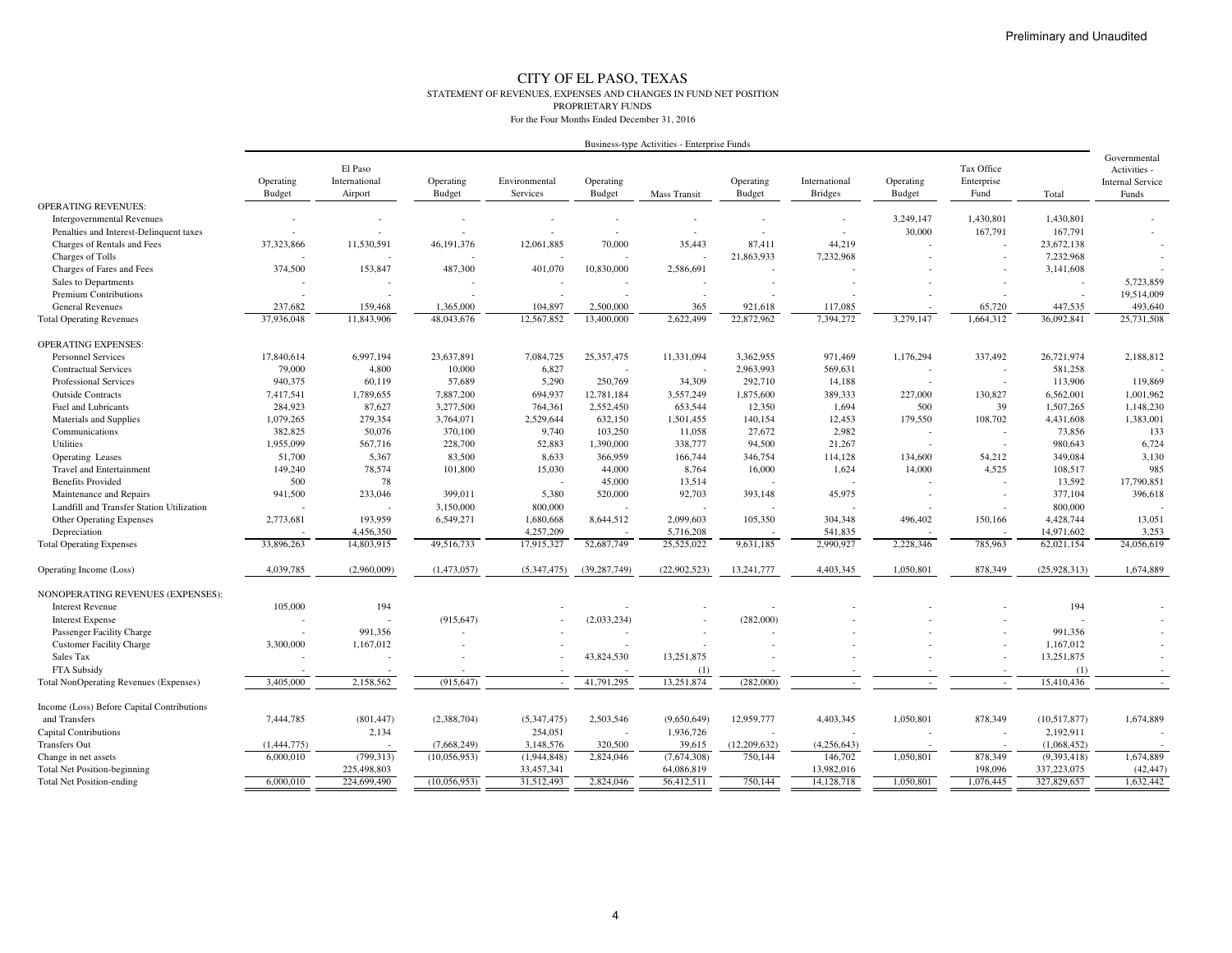STATEMENT OF CASH FLOWS

PROPRIETARY FUNDS

|                                                                    | Business-type Activities - Enterprise Funds |                                  |                     |                                 |                                      |                |                                                                  |
|--------------------------------------------------------------------|---------------------------------------------|----------------------------------|---------------------|---------------------------------|--------------------------------------|----------------|------------------------------------------------------------------|
|                                                                    | El Paso International<br>Airport            | Environmental<br><b>Services</b> | <b>Mass Transit</b> | International<br><b>Bridges</b> | Tax Office<br><b>Enterprise Fund</b> | Totals         | Governmental<br>Activities -<br><b>Internal Service</b><br>Funds |
| <b>CASH FLOWS FROM OPERATING ACTIVITIES</b>                        |                                             |                                  |                     |                                 |                                      |                |                                                                  |
| Receipts from Customers                                            | 13,416,029                                  | 13,148,535                       | 2,207,842           | 7,400,026                       | 1,125,484                            | 37,297,916     | 25,736,765                                                       |
| Payments to Suppliers                                              | (6,489,933)                                 | (7,851,074)                      | (10, 284, 557)      | (1,631,296)                     | (461, 496)                           | (26, 718, 356) | (22, 312, 733)                                                   |
| Payments to Employees                                              | (5,821,333)                                 | (7,389,936)                      | (11, 456, 448)      | (868, 861)                      | (354, 685)                           | (25,891,263)   | (1,796,843)                                                      |
| Net cash provided (used) by operating activities                   | 1,104,763                                   | (2,092,475)                      | (19, 533, 163)      | 4,899,869                       | 309,303                              | (15,311,703)   | 1,627,189                                                        |
| <b>CASH FLOWS FROM NONCAPITAL</b>                                  |                                             |                                  |                     |                                 |                                      |                |                                                                  |
| <b>FINANCING ACTIVITIES</b>                                        |                                             |                                  |                     |                                 |                                      |                |                                                                  |
| Transfers to Other Funds                                           |                                             |                                  | 39,615              | (4,256,643)                     |                                      | (4,217,028)    |                                                                  |
| Transfers from Other Funds                                         |                                             | 3,148,576                        |                     |                                 |                                      | 3,148,576      |                                                                  |
| Sales Tax                                                          |                                             |                                  | 13,113,248          |                                 | ä,                                   | 13,113,248     |                                                                  |
| FTA Subsidy                                                        |                                             |                                  |                     |                                 | $\sim$                               |                |                                                                  |
| Net cash provided (used) by noncapital financing                   |                                             |                                  |                     |                                 |                                      |                |                                                                  |
| activities                                                         | $\sim$                                      | 3,148,576                        | 13,152,863          | (4,256,643)                     | $\sim$                               | 12,044,796     |                                                                  |
| <b>CASH FLOWS FROM CAPITAL AND</b><br>RELATED FINANCING ACTIVITIES |                                             |                                  |                     |                                 |                                      |                |                                                                  |
| Proceeds from Disposals                                            |                                             |                                  |                     |                                 |                                      |                |                                                                  |
| Passenger Facility Charge                                          | 991,356                                     |                                  |                     |                                 |                                      | 991,356        |                                                                  |
| <b>Customer Facility Charges</b>                                   | 1,167,012                                   |                                  |                     |                                 |                                      | 1,167,012      |                                                                  |
| Capital Contributions from Federal Government                      | 2.134                                       | 3,742,395                        | 1,936,726           |                                 |                                      | 5,681,255      |                                                                  |
| Purchases of Capital Assets                                        | (419, 347)                                  | (2,660,743)                      | (1,972,353)         | (62, 684)                       |                                      | (5,115,127)    | (8,015)                                                          |
| Payment of Landfill Closure and Transfer Station costs             |                                             |                                  |                     |                                 |                                      |                |                                                                  |
| Proceeds from Capital Debt                                         |                                             |                                  |                     |                                 |                                      |                |                                                                  |
| Principal Paid on Capital Debt                                     |                                             |                                  |                     | 108,376                         |                                      | 108,376        |                                                                  |
| Interest Paid on Capital Debt                                      |                                             |                                  |                     |                                 |                                      |                |                                                                  |
| <b>Unamortized Bond Issue Expense</b>                              |                                             |                                  |                     |                                 |                                      |                |                                                                  |
| Proceeds from Sale of Capital Assets                               |                                             |                                  | 8,306               |                                 |                                      | 8,306          |                                                                  |
| Net cash provided (used) by capital and related                    |                                             |                                  |                     |                                 |                                      |                |                                                                  |
| financing activities                                               | 1,741,155                                   | 1,081,652                        | (27, 321)           | 45,692                          |                                      | 2,841,178      | (8,015)                                                          |
| <b>CASH FLOWS FROM INVESTING ACTIVITIES</b>                        |                                             |                                  |                     |                                 |                                      |                |                                                                  |
| Proceeds from sales and maturities of investments                  |                                             |                                  |                     |                                 |                                      |                |                                                                  |
| Purchases of Investments                                           |                                             |                                  |                     |                                 |                                      |                |                                                                  |
| Interest                                                           | 194                                         |                                  |                     |                                 |                                      | 194            |                                                                  |
| Net cash provided (used) by investing activities                   | 194                                         |                                  |                     | $\overline{a}$                  |                                      | 194            |                                                                  |
| Net increase (decrease) in cash and cash equivalents               | 2,846,112                                   | 2,137,753                        | (6,407,621)         | 688,918                         | 309,303                              | (425, 535)     | 1,619,174                                                        |
| Cash and Cash Equivalents - beginning of the year                  | 36,032,930                                  | 46,869,374                       | (20,715,453)        | 4,751,348                       | 388,678                              | 67,326,877     | 21,774,799                                                       |
| Cash and Cash Equivalents - end of the year                        | 38,879,042                                  | 49,007,127                       | (27, 123, 074)      | 5.440.266                       | 697.981                              | 66,901,342     | 23,393,973                                                       |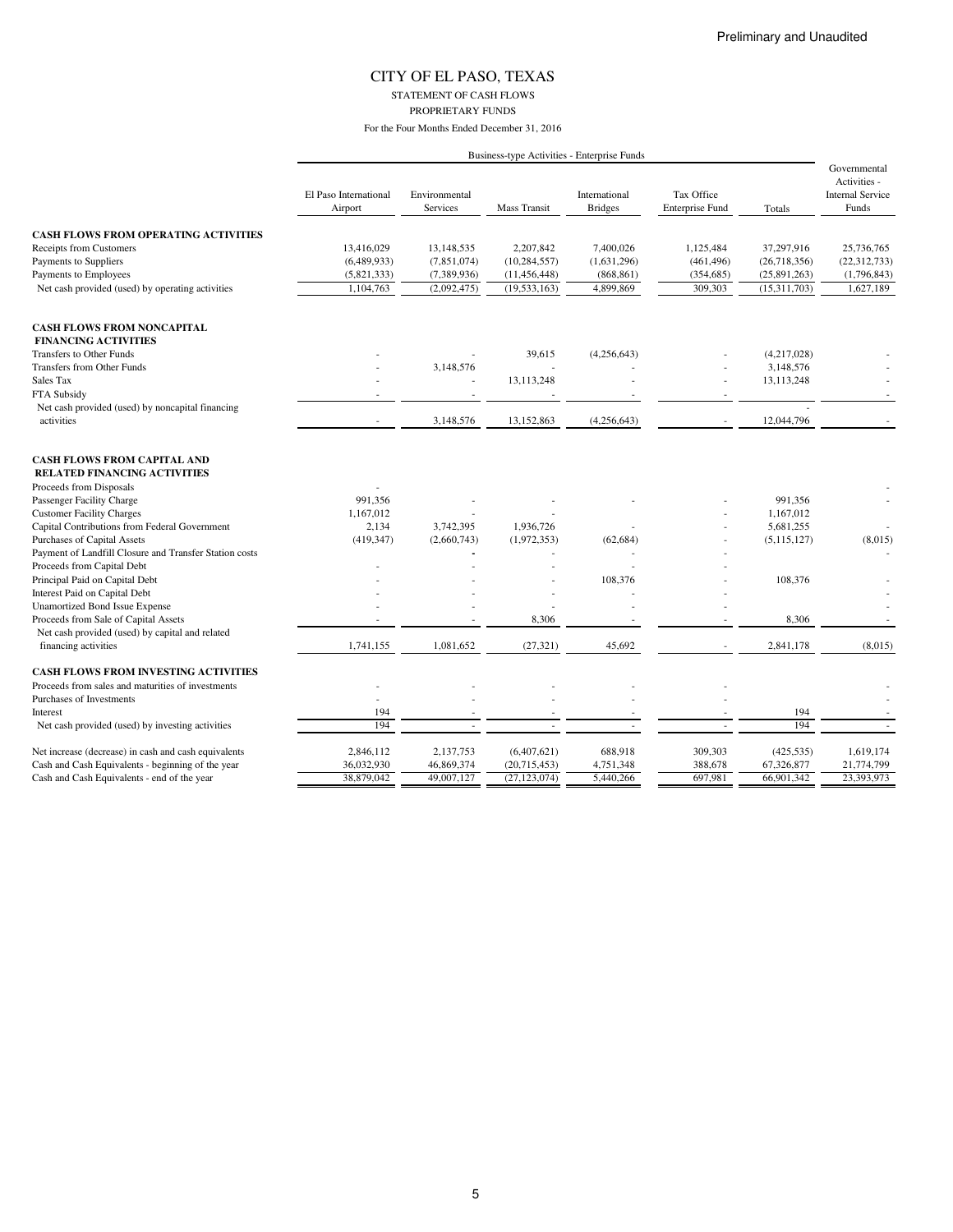#### STATEMENT OF CASH FLOWS PROPRIETARY FUNDS

For the Four Months Ended December 31, 2016

|                                                                                                          |                                  | Business-type Activities - Enterprise Funds |                |                                 |                                      |               |                                                                  |
|----------------------------------------------------------------------------------------------------------|----------------------------------|---------------------------------------------|----------------|---------------------------------|--------------------------------------|---------------|------------------------------------------------------------------|
|                                                                                                          | El Paso International<br>Airport | Environmental<br>Services                   | Mass Transit   | International<br><b>Bridges</b> | Tax Office<br><b>Enterprise Fund</b> | Totals        | Governmental<br>Activities -<br><b>Internal Service</b><br>Funds |
| RECONCILIATION OF OPERATING INCOME (LOSS) TO NET CASH<br><b>PROVIDED (USED) BY OPERATING ACTIVITIES:</b> |                                  |                                             |                |                                 |                                      |               |                                                                  |
| Operating Income (Loss)                                                                                  | (2,960,009)                      | (5,347,475)                                 | (22,902,523)   | 4,403,345                       | 878,349                              | (25,928,313)  | 1,674,889                                                        |
| Adjustments to Reconcile Operating Income to Net Cash                                                    |                                  |                                             |                |                                 |                                      |               |                                                                  |
| Provided (Used) by Operating Activities:                                                                 |                                  |                                             |                |                                 |                                      |               |                                                                  |
| Landfill and Transfer Station Utilization                                                                |                                  |                                             |                |                                 |                                      |               |                                                                  |
| <b>Depreciation Expense</b>                                                                              | 4,456,350                        | 4,257,209                                   | 5,716,208      | 541,835                         | ٠                                    | 14,971,602    | 3,253                                                            |
| <b>Compensated Absences</b>                                                                              |                                  |                                             |                |                                 |                                      |               |                                                                  |
| Other Post Employment Benefits                                                                           | 349,376                          |                                             | 495,077        | 156,148                         |                                      | 1,000,601     | 373,029                                                          |
| Net Pension Obligation                                                                                   | 1,059,958                        |                                             | (135, 595)     | (9,303)                         |                                      | 915,060       | 108,461                                                          |
| Change in Assets and Liabilities:                                                                        |                                  |                                             |                |                                 |                                      |               |                                                                  |
| Receivables, Net                                                                                         | 2,675,335                        | 561,586                                     | 53,611         | 5,754                           | 2,601                                | 3,298,887     | 5,257                                                            |
| Inventories                                                                                              |                                  |                                             |                |                                 |                                      |               | (214, 398)                                                       |
| <b>Other Assets</b>                                                                                      |                                  | 19,097                                      | (223, 327)     | ٠                               | (541, 429)                           | (745, 659)    | (500, 001)                                                       |
| Accounts and other payables                                                                              | (3,147,607)                      | (1,187,681)                                 | (2,067,716)    | (153, 673)                      | (13,025)                             | (6,569,702)   | 266,220                                                          |
| <b>Accrued Expenses</b>                                                                                  | (1,328,640)                      | (395, 211)                                  | (468, 898)     | (44, 237)                       | (17, 193)                            | (2, 254, 179) | (89, 521)                                                        |
| Net cash provided (used) by operating activities                                                         | 1,104,763                        | (2,092,475)                                 | (19, 533, 163) | 4,899,869                       | 309,303                              | (15,311,703)  | 1,627,189                                                        |

6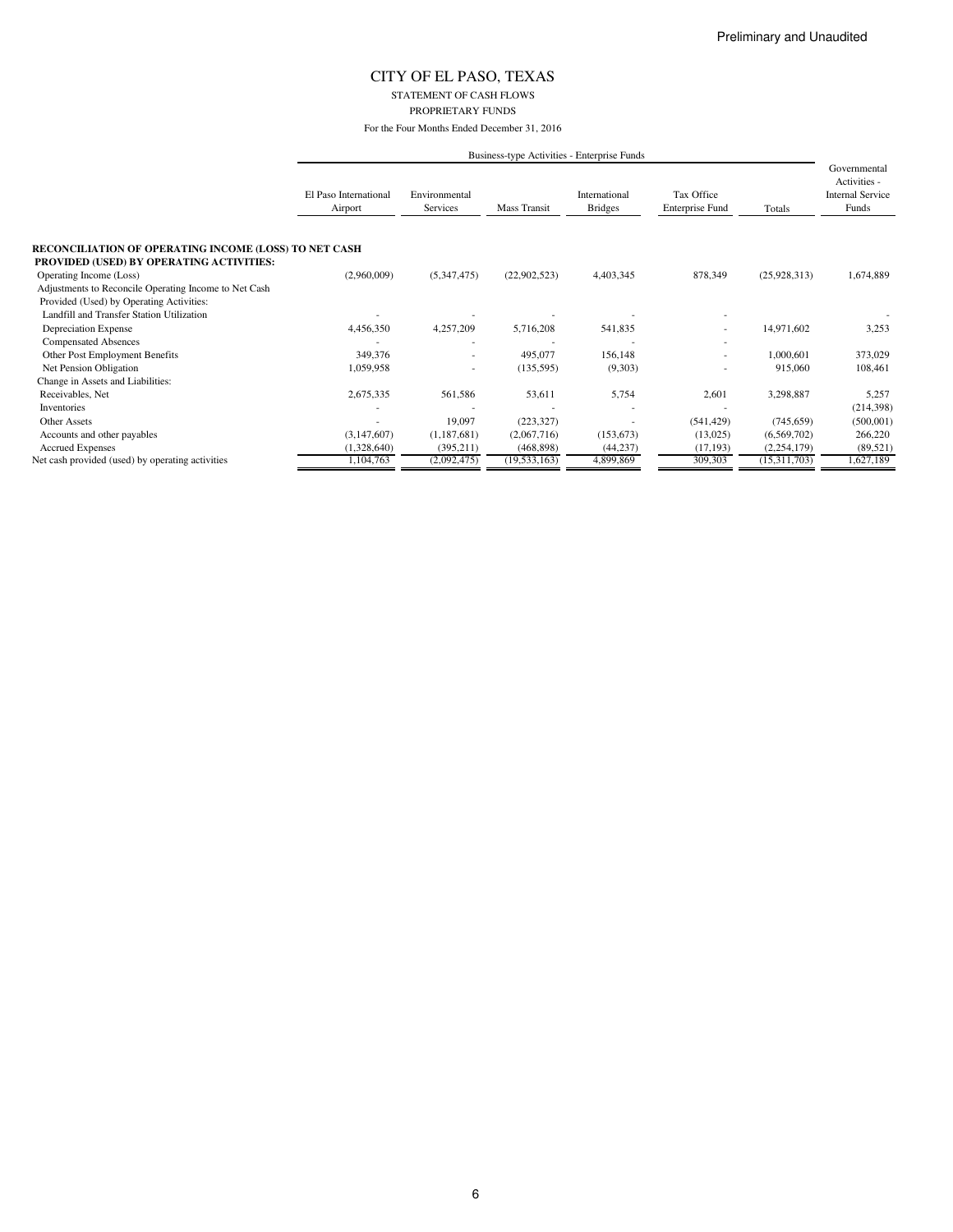### CITY OF EL PASO, TEXAS STATEMENT OF FIDUCIARY NET POSITION FIDUCIARY FUNDS December 31, 2016

|                                                                               | <b>Pension Trust Funds</b> | Private-Purpose<br><b>Trusts</b> | <b>Agency Funds</b> |
|-------------------------------------------------------------------------------|----------------------------|----------------------------------|---------------------|
| <b>ASSETS</b>                                                                 |                            |                                  |                     |
| Cash and Cash Equivalents                                                     | 20,884,120                 | 4,194,693                        | 493,554,216         |
| Investments:                                                                  |                            |                                  |                     |
| Commingled Funds                                                              | 53,833,171                 |                                  |                     |
| High-yield Bond Obligations                                                   | 47,826,591                 |                                  |                     |
| <b>Mutual Funds</b>                                                           | 21,254,906                 |                                  |                     |
| Corporate Stocks                                                              | 102,495,709                |                                  |                     |
| <b>Bank Collective Investment Funds</b>                                       | 186,488,037                |                                  |                     |
| Foreign Exchange Contract                                                     |                            |                                  |                     |
| Private Equities                                                              | 115,512,002                |                                  |                     |
| Investment in Real Estate Funds                                               | 142,368,654                |                                  |                     |
| <b>Fixed Income Securities</b>                                                | 459,583,003                |                                  |                     |
| <b>Domestic Equities</b>                                                      | 429, 373, 652              |                                  |                     |
| <b>International Equities</b>                                                 | 365,590,763                |                                  |                     |
| Invested securities lending collateral                                        | 100,302,725                |                                  |                     |
| Receivables - Net of Allowances                                               |                            |                                  |                     |
| Trade                                                                         |                            |                                  | 5,591               |
| <b>Commission Credits Receivable</b>                                          | 135,603                    |                                  |                     |
| Due from Brokers For Securities Sold                                          | 279,023                    |                                  |                     |
| <b>Employer Contributions</b>                                                 | 1,006,779                  |                                  |                     |
| <b>Employee Contributions</b>                                                 | 698,104                    |                                  |                     |
| Interest                                                                      | 843,024                    |                                  |                     |
| Other                                                                         | 171                        |                                  |                     |
| Taxes                                                                         | $\overline{\phantom{a}}$   |                                  | 79,177,298          |
| Prepaid Items                                                                 | 22,895                     |                                  |                     |
| Due from Other Funds                                                          |                            |                                  | 294,337             |
| Capital Assets:                                                               |                            |                                  |                     |
| Buildings, Improvements & Equipment, Net                                      | 2,703,656                  |                                  |                     |
|                                                                               |                            |                                  |                     |
| <b>Total Assets</b>                                                           | 2,051,202,588              | 4,194,693                        | 573,031,442         |
| <b>LIABILITIES</b>                                                            |                            |                                  |                     |
| Accounts Payable                                                              | 102,955,876                |                                  | 363,943             |
| Accrued Payroll                                                               | 2,344,354                  |                                  |                     |
| Prepaid Property Taxes                                                        |                            |                                  | 104,905             |
| Deferred Revenue - Commission Credits                                         | 135,603                    |                                  |                     |
| Due to Other Government Agencies                                              |                            |                                  | 490,628,793         |
| Property Taxes Subject to Refund-Other Taxing Entities                        |                            |                                  | 3,089,193           |
| Uncollected Property Taxes-Other Taxing Entities                              |                            |                                  | 78,844,608          |
| <b>Total liabilities</b>                                                      | 105,435,833                | $\overline{a}$                   | 573,031,442         |
|                                                                               |                            |                                  |                     |
| <b>NET POSITION:</b><br>Held in Trust for Pension Benefits and Other Purposes | 1,945,766,755              | 4,194,693                        |                     |
|                                                                               |                            |                                  |                     |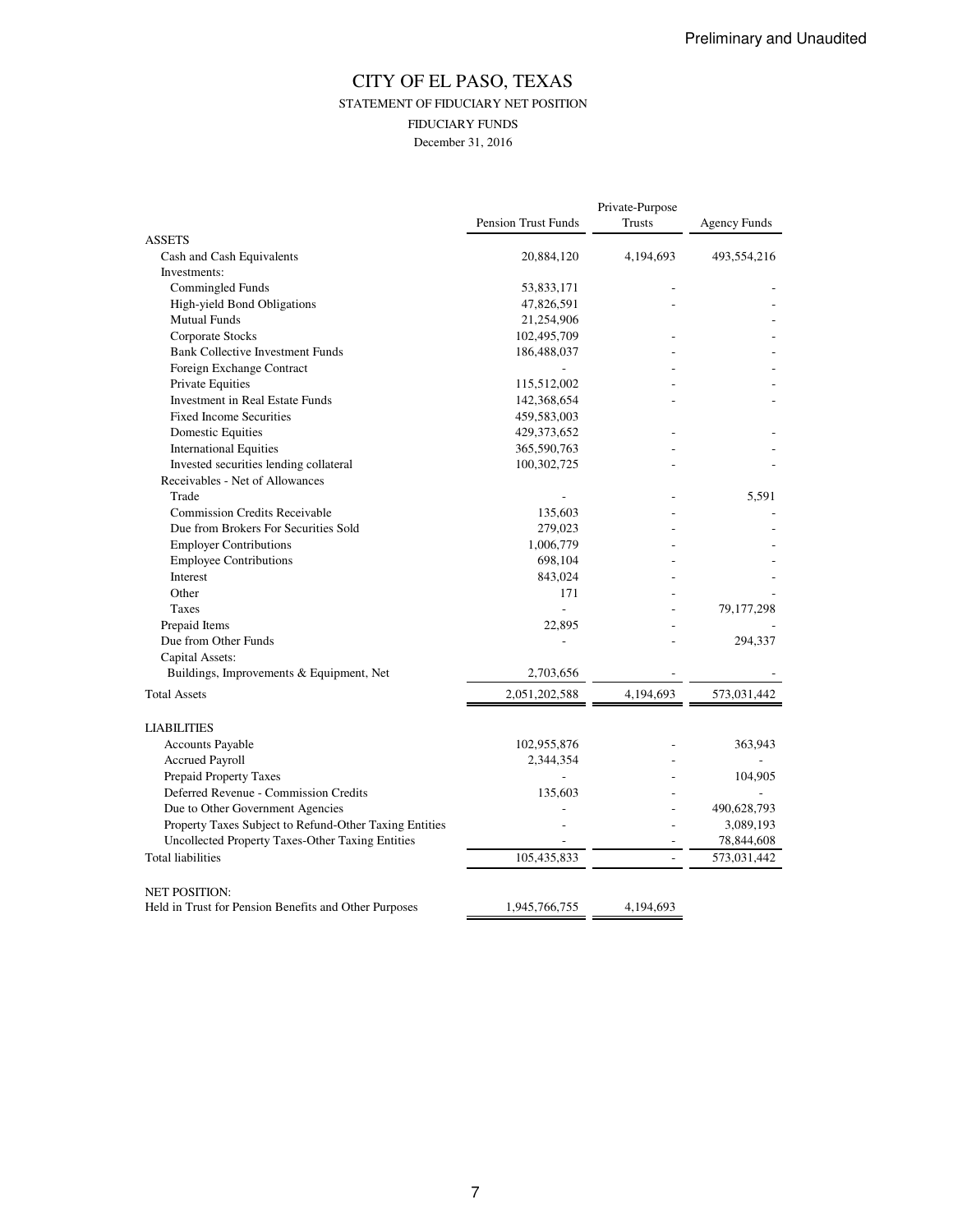### CITY OF EL PASO, TEXAS STATEMENT OF CHANGES IN FIDUCIARY NET POSITION FIDUCIARY FUNDS For the Four Months Ended December 31, 2016

|                                               | Pension Trust  | Private-Purpose |
|-----------------------------------------------|----------------|-----------------|
|                                               | Funds          | <b>Trusts</b>   |
| <b>ADDITIONS:</b>                             |                |                 |
| Contributions:                                |                |                 |
| Employer                                      | 48,562,872     |                 |
| Employee                                      | 35, 133, 362   |                 |
| Total contributions                           | 83,696,234     |                 |
| Rental vehicle sales tax                      |                | 335,700         |
| Miscellaneous                                 |                | 29,917          |
| Investment income:                            |                |                 |
| Net depreciation if fair value of investments | (35,772,291)   |                 |
| <b>Interest</b>                               | 14,622,724     |                 |
| Dividends                                     | 14,279,925     |                 |
| Securities lending income                     | 461,478        |                 |
| Investment advisor fees                       | (8,275,594)    |                 |
| Net investment income                         | (14,745,168)   |                 |
| Total additions                               | 68,976,090     | 365,617         |
| <b>DEDUCTIONS:</b>                            |                |                 |
| Benefits paid to participants                 | 117,855,995    |                 |
| Refunds                                       | 5,893,687      |                 |
| Administrative expenses                       | 3,041,280      |                 |
| Depreciation and amortization expense         | 172,814        |                 |
| Expended for other purposes                   |                | 32,040          |
| <b>Total deductions</b>                       | 126,963,776    | 32,040          |
| Change in net assets                          | (57, 987, 686) | 333,577         |
| Net position - beginning of the year          | 2,003,754,441  | 3,861,116       |
| Net position - end of the year                | 1,945,766,755  | 4,194,693       |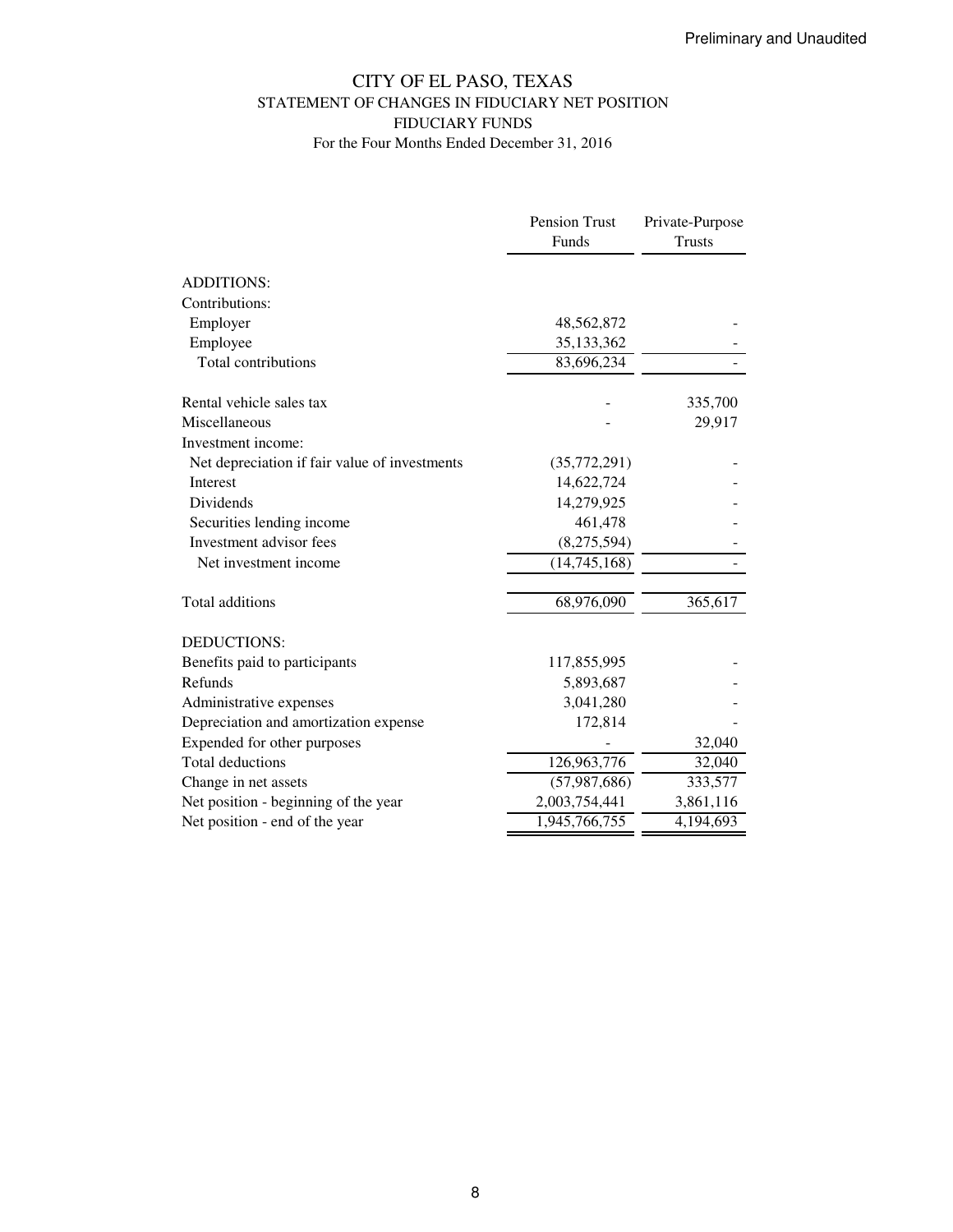#### REQUIRED SUPPLEMENTARY INFORMATION

SCHEDULE OF REVENUES, EXPENDITURES AND CHANGES IN FUND BALANCE - BUDGET AND ACTUAL

GENERAL FUND

For the Four Months Ended December 31, 2016

|                                               | <b>Budgeted Amounts</b> |               |             |                     |             |
|-----------------------------------------------|-------------------------|---------------|-------------|---------------------|-------------|
|                                               |                         |               |             | Variance with       |             |
|                                               |                         |               |             | <b>Final Budget</b> |             |
|                                               |                         |               | Actual      | Positive            |             |
|                                               | Original                | Final         | Amounts     | (Negative)          | % of Budget |
| Resources (inflows):                          |                         |               |             |                     |             |
| Property taxes                                | 159,792,428             | 159,792,428   | 74,677,217  | (85, 115, 211)      | 46.73%      |
| Penalties and Interest-Delinquent taxes       | 181,114                 | 181,114       | 253,591     | 72,477              | 140.02%     |
| Sales taxes                                   | 89,998,184              | 89,998,184    | 27,259,794  | (62, 738, 390)      | 30.29%      |
| Franchise fees                                | 53,985,339              | 53,985,339    | 14,521,802  | (39, 463, 537)      | 26.90%      |
| Licenses and permits                          | 12,956,767              | 12,956,767    | 4,182,015   | (8,774,752)         | 32.28%      |
| Fines and forfeitures                         | 10,841,457              | 10,841,457    | 2,403,717   | (8, 437, 740)       | 22.17%      |
| Charges for services                          | 36,015,530              | 36,226,272    | 8,793,453   | (27, 432, 819)      | 24.27%      |
| Intergovernmental revenues                    | 469,169                 | 469,169       | 1,257       | (467, 912)          | 0.27%       |
| County Participation                          | 400,871                 | 400,871       |             | (400, 871)          |             |
| Rents and other                               | 1,633,125               | 1,633,125     | 493,266     | (1, 139, 859)       | 30.20%      |
| Interest                                      | 25,000                  | 25,000        |             | (25,000)            |             |
| Transfers In                                  | 15,657,871              | 15,657,871    | 5,061,126   | (10, 596, 745)      | 32.32%      |
| Amounts available for appropriation from      |                         |               |             |                     |             |
| current year resources                        | 381,956,855             | 382, 167, 597 | 137,647,238 | (244, 520, 359)     | 36.02%      |
| Charges to appropriations (outflows):         |                         |               |             |                     |             |
| General Government:                           |                         |               |             |                     |             |
| Mayor and Council                             | 1,250,720               | 1,250,736     | 359,721     | 891,015             | 28.76%      |
| City Manager                                  | 1,352,512               | 1,352,512     | 371,731     | 980,781             | 27.48%      |
| Office of Management and Budget               | 933,240                 | 933,240       | 225,941     | 707,299             | 24.21%      |
| <b>Internal Audit</b>                         | 685,089                 | 685,089       | 168,929     | 516,160             | 24.66%      |
| Public Information                            | 297,849                 | 297,848       | 97,756      | 200,092             | 32.82%      |
| Municipal Clerk                               | 2,263,925               | 2,263,927     | 572,925     | 1,691,002           | 25.31%      |
| <b>Financial Services</b>                     | 4,261,382               | 4,261,384     | 1,220,630   | 3,040,754           | 28.64%      |
| <b>Information Technology</b>                 | 7,883,298               | 7,883,298     | 3,570,020   | 4,313,278           | 45.29%      |
| City Attorney                                 | 4,018,024               | 4,018,024     | 1,036,501   | 2,981,523           | 25.80%      |
| Human Resources                               | 1,090,693               | 1,090,695     | 398,362     | 692,333             | 36.52%      |
| Public Safety and Community Services:         |                         |               |             |                     |             |
| Police Department                             | 123,030,759             | 123,030,759   | 38,185,972  | 84, 844, 787        | 31.04%      |
| Fire Department                               | 101,467,223             | 101,467,225   | 32,853,345  | 68,613,880          | 32.38%      |
| Municipal Court                               | 3,232,870               | 3,232,870     | 941,847     | 2,291,023           | 29.13%      |
| Public Health                                 | 6,216,945               | 6,216,949     | 1,751,707   | 4,465,242           | 28.18%      |
| Library                                       | 9,317,703               | 9,317,704     | 2,574,722   | 6,742,982           | 27.63%      |
| Parks Department                              | 22,204,028              | 22,204,025    | 6,246,841   | 15,957,184          | 28.13%      |
| Transportation and Public Works:              |                         |               |             |                     |             |
| <b>Facilities Maintenance</b>                 | 22,151,503              | 22, 151, 503  | 6,052,139   | 16,099,364          | 27.32%      |
| Engineering                                   | 5,534,612               | 5,534,611     | 1,675,818   | 3,858,793           | 30.28%      |
| <b>Street Department</b>                      | 13,827,038              | 13,827,042    | 4,814,120   | 9,012,922           | 34.82%      |
| Development and Tourism:                      |                         |               |             |                     |             |
| City Development:                             |                         |               |             |                     |             |
| <b>Business Center</b>                        | 5,630,862               | 5,630,862     | 1,653,039   | 3,977,823           | 29.36%      |
| <b>Building Permits Inspection-Commercial</b> | 1,119,314               | 1,119,314     | 326,375     | 792,939             | 29.16%      |
| Economic Development                          | 2,226,928               | 2,226,931     | 521,118     | 1,705,813           | 23.40%      |
| Community and human development               | 593,777                 | 593,779       | 126,393     | 467,386             | 21.29%      |
| Culture and recreation:                       |                         |               |             |                     |             |
| Art Museum                                    | 1,167,576               | 1,167,576     | 261,211     | 906,365             | 22.37%      |
| <b>History Museum</b>                         | 638,188                 | 638,188       | 168,787     | 469,401             | 26.45%      |
| Archeology Museum                             | 255,921                 | 255,922       | 65,878      | 190,044             | 25.74%      |
| <b>Cultural Affairs</b>                       | 385,475                 | 385,476       | 97,436      | 288,040             | 25.28%      |
| Zoo                                           | 4,604,901               | 4,604,900     | 1,372,679   | 3,232,221           | 29.81%      |
| Nondepartmental:                              |                         |               |             |                     |             |
| Non Departmental                              | 34,314,501              | 34,525,208    | 12,170,345  | 22,354,863          | 35.25%      |
| Total charges to appropriations               | 381,956,855             | 382, 167, 597 | 119,882,288 | 262,285,309         | 31.37%      |
| Increase (Decrease) in fund balance:          |                         |               | 17,764,950  | 17,764,950          |             |
| Fund balance, Beginning                       | 44,583,921              | 44,583,921    | 44,583,921  |                     |             |
| Fund balance, Ending                          | 44,583,921              | 44,583,921    | 62,348,871  | 17,764,950          |             |
|                                               |                         |               |             |                     |             |

This budget and this schedule are prepared on a basis consistent with accounting principles generally accepted in the United States.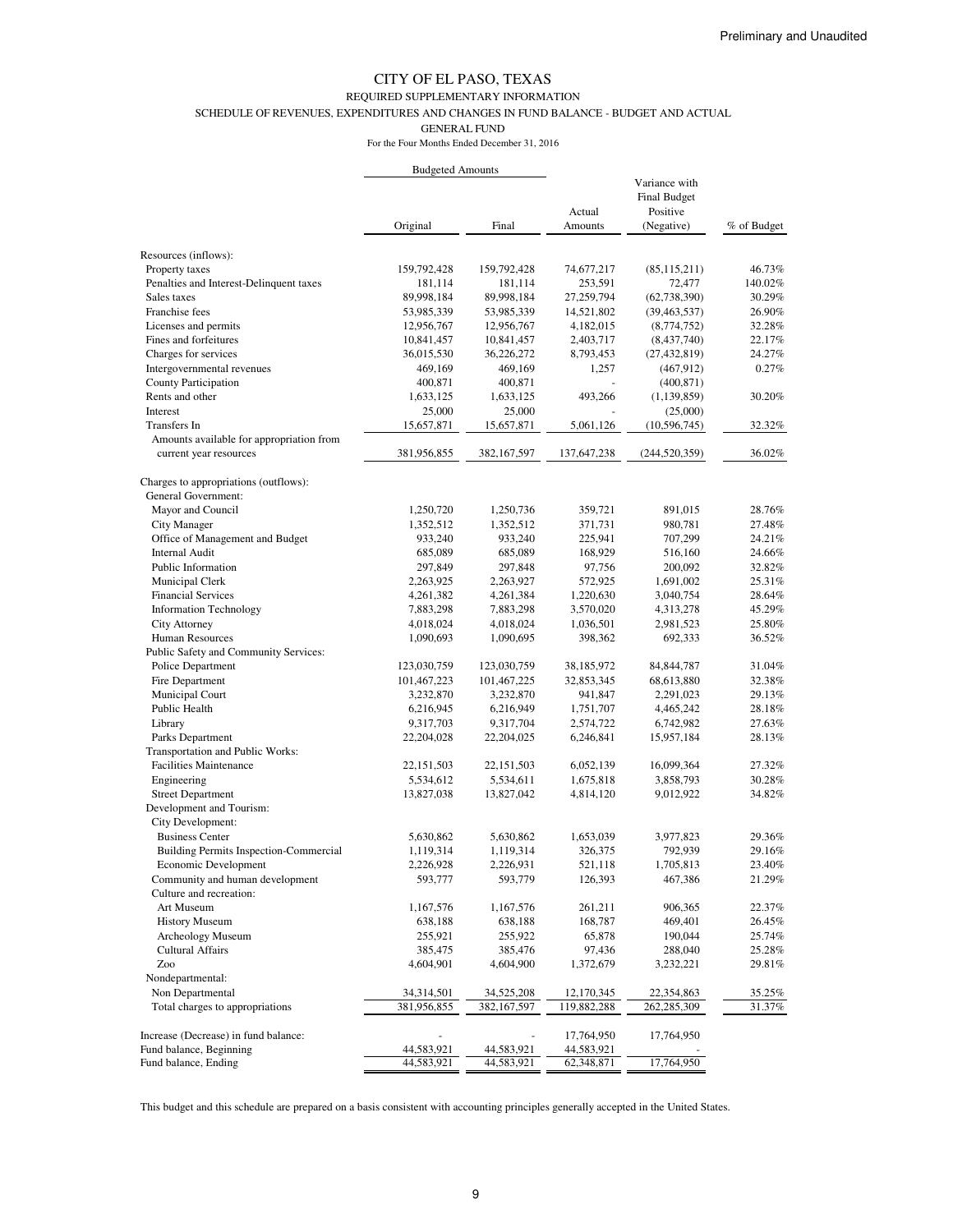### CITY OF EL PASO, TEXAS COMBINING BALANCE SHEET NONMAJOR GOVERNMENTAL FUNDS December 31, 2016

|                                                           | Special Revenue Funds |                     |                     |                  |            |            |
|-----------------------------------------------------------|-----------------------|---------------------|---------------------|------------------|------------|------------|
|                                                           | Federal<br>Grants     | <b>State Grants</b> | <b>Other Grants</b> | Public<br>Health | Nongrants  | Total      |
| <b>ASSETS</b>                                             |                       |                     |                     |                  |            |            |
| Cash and Cash Equivalents                                 | (5,407,246)           | (579, 518)          | 11,317              | 5,661,127        | 33,270,819 | 32,956,499 |
| Receivables - Net of Allowances                           |                       |                     |                     |                  |            |            |
| Interest                                                  | 3                     |                     |                     | 1,079            | 116        | 1,198      |
| Trade                                                     |                       | 30,026              |                     | 8,532            | 212,862    | 251,420    |
| <b>Notes</b>                                              | 23,069                |                     |                     |                  |            | 23,069     |
| Due From Other Government Agencies                        | 5,968,405             | 695,794             |                     | 2,939,696        |            | 9,603,895  |
| Other                                                     |                       |                     |                     | 2,028            | 2,450,658  | 2,452,686  |
| Inventory                                                 |                       |                     |                     |                  | 53,599     | 53,599     |
| <b>Total Assets</b>                                       | 584,231               | 146,302             | 11,317              | 8,612,462        | 35,988,054 | 45,342,366 |
| <b>LIABILITIES</b>                                        |                       |                     |                     |                  |            |            |
| <b>Accounts Payable</b>                                   | 108,541               | 37,044              | 6,293               | 119,788          | 1,823,659  | 2,095,325  |
| <b>Taxes Payable</b>                                      |                       |                     |                     |                  | 11,277     | 11,277     |
| <b>Unearned Revenue</b>                                   | 475,690               | 55,694              |                     | 8,492,674        | 2,042,803  | 11,066,861 |
| Due To Other Government Agencies                          |                       | 53,564              | 5,024               |                  |            | 58,588     |
| <b>Total Liabilities</b>                                  | 584,231               | 146,302             | 11,317              | 8,612,462        | 3,877,739  | 13,232,051 |
| <b>FUND BALANCES:</b>                                     |                       |                     |                     |                  |            |            |
| Nonspendable                                              |                       |                     |                     |                  | 53,599     | 53,599     |
| Restricted                                                |                       |                     |                     |                  | 18,701,022 | 18,701,022 |
| Committed                                                 |                       |                     |                     |                  | 13,355,694 | 13,355,694 |
| <b>TOTAL FUND BALANCES</b><br>TOTAL LIABILITIES, AND FUND | $\blacksquare$        | $\blacksquare$      | $\blacksquare$      | $\sim$           | 32,110,315 | 32,110,315 |
| <b>BALANCES</b>                                           | 584,231               | 146,302             | 11,317              | 8,612,462        | 35,988,054 | 45,342,366 |

-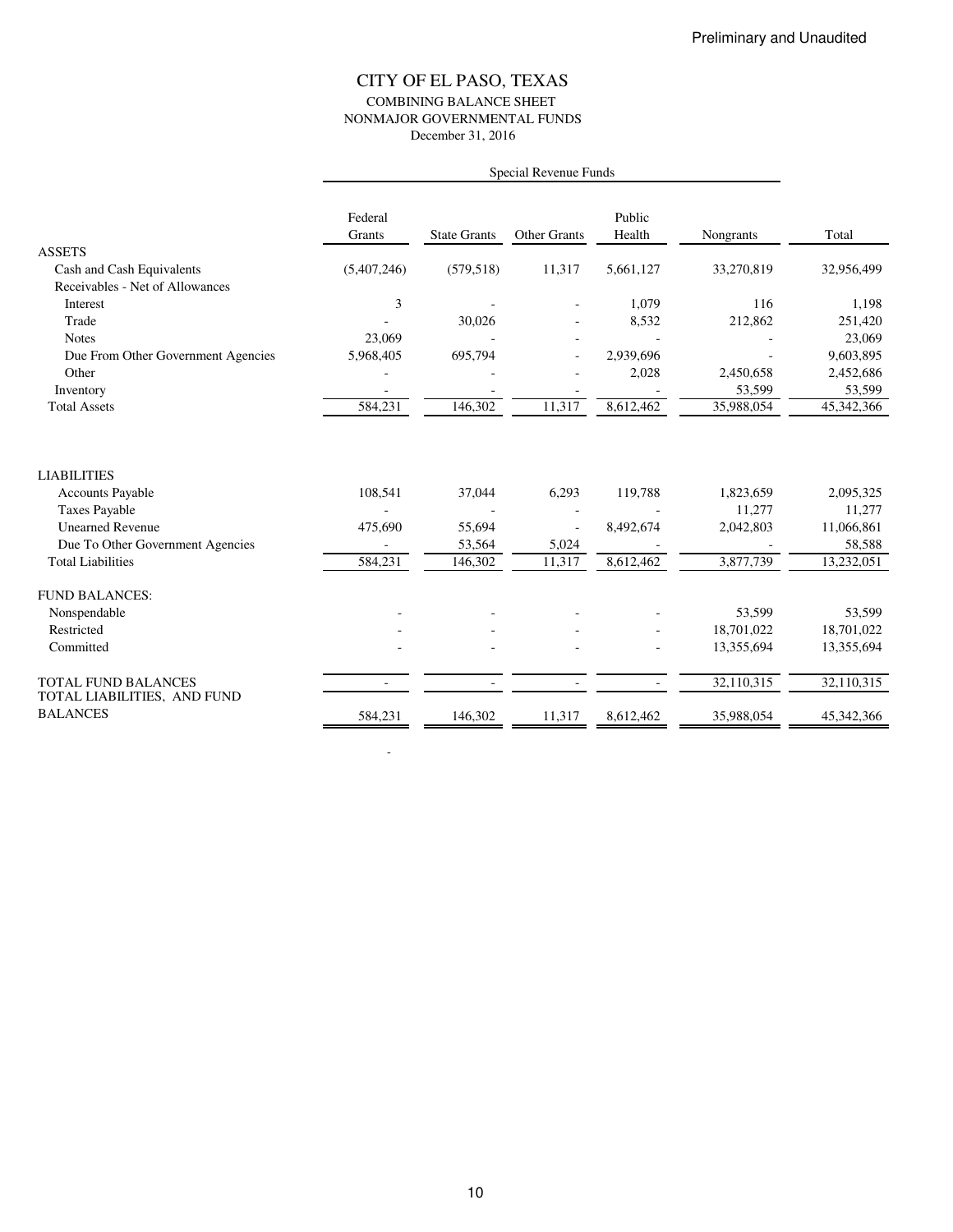#### CITY OF EL PASO, TEXAS COMBINING STATEMENT OF REVENUES, EXPENDITURES AND CHANGES IN FUND BALANCESNONMAJOR GOVERNMENTAL FUNDS

|                                               | Special Revenue runds |                     |                     |               |                          |                          |
|-----------------------------------------------|-----------------------|---------------------|---------------------|---------------|--------------------------|--------------------------|
|                                               | Federal               |                     |                     |               |                          |                          |
|                                               | Grants                | <b>State Grants</b> | <b>Other Grants</b> | Public Health | Nongrants                | Total                    |
| Revenues                                      |                       |                     |                     |               |                          |                          |
| <b>Sales Taxes</b>                            |                       |                     |                     |               | 518,325                  | 518,325                  |
| <b>Charges for Services</b>                   |                       |                     | 200                 | 82,168        | 5,618,626                | 5,700,994                |
| <b>Fines and Forfeitures</b>                  |                       |                     |                     | ä,            | 895,147                  | 895,147                  |
| Licenses and Permits                          | 7,800                 |                     |                     |               |                          | 7,800                    |
| <b>Intergovernmental Revenues</b>             | 3,321,678             | 809,153             |                     | 3,831,247     | 37,426                   | 7,999,504                |
| County Participation                          |                       |                     |                     |               |                          |                          |
| Interest                                      |                       |                     |                     |               |                          |                          |
| Rents and Other                               | (7, 379)              |                     | 28,902              | 1             | 336,845                  | 358,369                  |
| <b>SIF Revenues</b>                           |                       |                     |                     |               |                          |                          |
| Pension                                       |                       |                     |                     |               |                          |                          |
| Net Decrease in the Fair Value of Investments |                       |                     |                     |               |                          |                          |
| <b>Total revenues</b>                         | 3,322,099             | 809,153             | 29,102              | 3,913,416     | 10,106,512               | 18,180,282               |
| Expenditures                                  |                       |                     |                     |               |                          |                          |
| Current:                                      |                       |                     |                     |               |                          |                          |
| <b>General Government</b>                     |                       | 15,264              |                     |               | 162,448                  | 177.712                  |
| Public Safety                                 | 1,290,541             | 655,977             |                     | 85,922        | 1,601,794                | 3,634,234                |
| Public Works                                  |                       |                     |                     |               | 1,298,745                | 1,298,745                |
| Public Health                                 |                       |                     |                     | 3,827,494     | $\overline{\phantom{a}}$ | 3,827,494                |
| Parks Department                              | 466                   | 6,588               |                     |               | 549,841                  | 556,895                  |
| Library                                       | 29,492                | 820                 |                     |               | 2,787                    | 33,099                   |
| Non Departmental                              | ä,                    |                     |                     |               | 30,636                   | 30,636                   |
| <b>Culture and Recreation</b>                 | 1.600                 | 67,893              | 29,102              |               | 2,294,158                | 2,392,753                |
| Economic Development                          | 2,000,000             | ÷.                  |                     | ÷.            | 1,354,566                | 3,354,566                |
| <b>Environmental Code Compliance</b>          |                       | ä,                  |                     |               | 304,488                  | 304,488                  |
| Community and Human Development               |                       | 46,082              |                     |               | 17,650                   | 63,732                   |
| Capital Outlay                                |                       | 16,529              |                     |               | 146,834                  | 163,363                  |
| Total expenditures                            | 3,322,099             | 809,153             | 29,102              | 3,913,416     | 7,763,947                | 15,837,717               |
| Excess (Deficiency) of revenues over (under)  |                       |                     |                     |               |                          |                          |
| expenditures                                  |                       |                     |                     |               | 2,342,565                | 2,342,565                |
| OTHER FINANCING SOURCES(USES):                |                       |                     |                     |               |                          |                          |
| <b>Transfers</b> In                           |                       |                     |                     |               | 407,501                  | 407,501                  |
| <b>Transfers Out</b>                          |                       |                     |                     |               | (3,350,776)              | (3,350,776)              |
| Budget only                                   |                       |                     |                     |               | (3,852,303)              | (3,852,303)              |
| Other Sources (Uses)                          |                       |                     |                     | ä,            | 3,852,303                | 3,852,303                |
| Total other financing sources (uses):         |                       |                     |                     |               | (2,943,275)              | (2,943,275)              |
|                                               |                       |                     |                     |               |                          |                          |
| Net change in fund balances                   |                       |                     |                     |               | (600, 710)               | (600, 710)               |
| Fund balances - beginning of year             |                       |                     |                     |               | 32,711,025<br>32,110,315 | 32,711,025<br>32,110,315 |
| Fund balances - end of year                   |                       |                     |                     |               |                          |                          |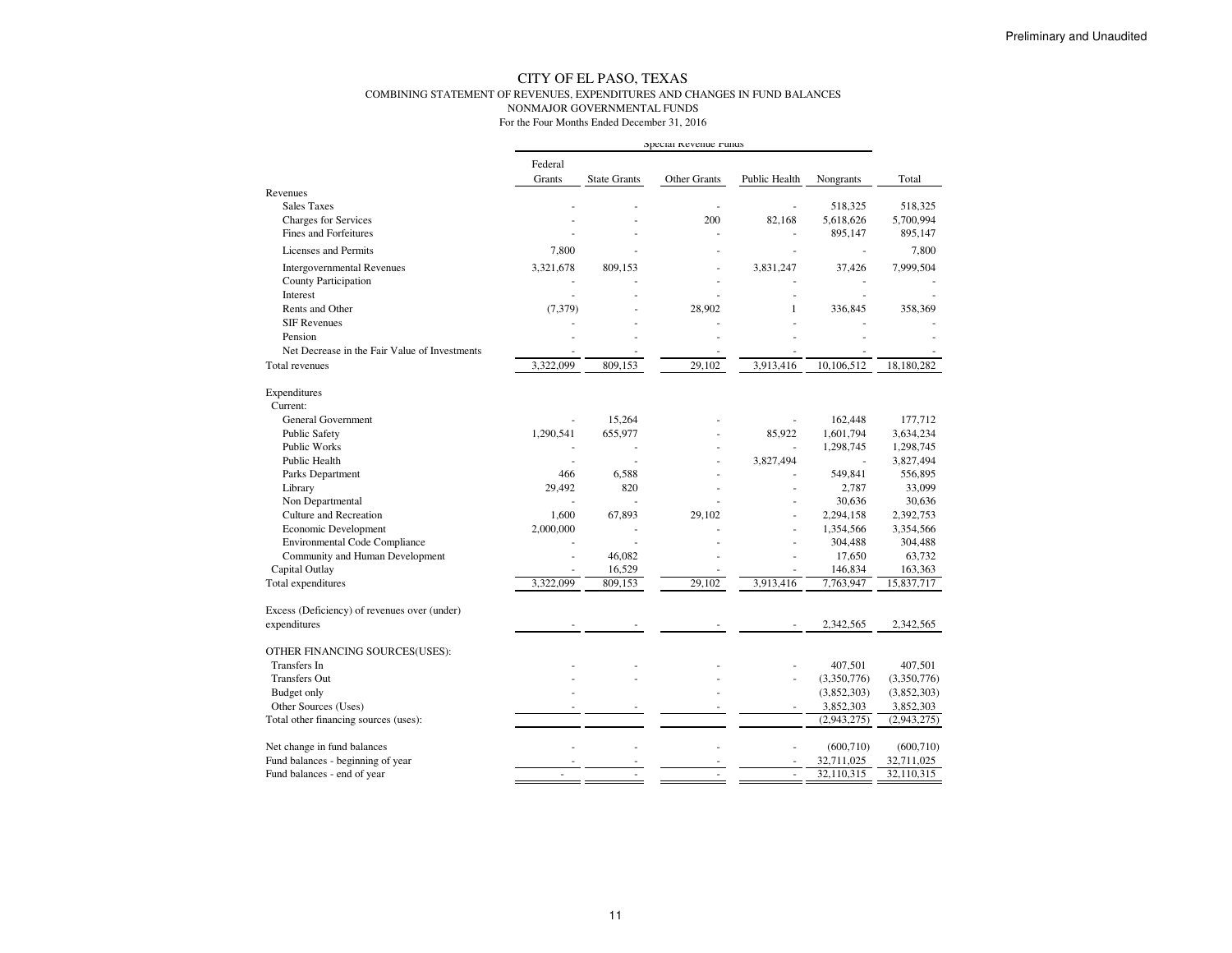SCHEDULE OF REVENUES, EXPENDITURES AND CHANGES IN FUND BALANCES - BUDGET AND ACTUAL

DEBT SERVICE FUND

For the Four Months Ended December 31, 2016

|                                          | <b>Budgeted Amounts</b> |            | Actual     | Variance with<br><b>Final Budget</b><br>Positive |  |
|------------------------------------------|-------------------------|------------|------------|--------------------------------------------------|--|
|                                          | Adopted                 | Final      | Amounts    | (Negative)                                       |  |
|                                          |                         |            |            |                                                  |  |
| Resources (inflows):                     |                         |            |            |                                                  |  |
| Property taxes                           | 90,394,629              | 90,394,629 | 42,112,700 | (48, 281, 929)                                   |  |
| Penalties and Interest-Delinquent taxes  |                         |            | 124,001    | 124,001                                          |  |
| Parking meter revenue                    | 1,208,750               | 1,208,750  | 423,881    | (784, 869)                                       |  |
| Federal tax credit - Build America Bonds | 2,090,850               | 2,090,850  |            | (2,090,850)                                      |  |
| Face amount of refunding bonds issued    |                         |            |            |                                                  |  |
| Premium on bonds issued                  |                         |            |            |                                                  |  |
| Transfers from other funds               | 2,441,430               | 2,441,430  |            | (2,441,430)                                      |  |
| Amounts available for appropriation      | 96,135,659              | 96,135,659 | 42,660,582 | (53, 475, 077)                                   |  |
| Charges to appropriations (outflows):    |                         |            |            |                                                  |  |
| Debt service:                            |                         |            |            |                                                  |  |
| Principal                                | 37,417,006              | 37,417,006 |            | 37,417,006                                       |  |
| Interest                                 | 58,520,723              | 58,520,723 |            | 58,520,723                                       |  |
| Fiscal fees                              |                         |            | 6,200      | (6,200)                                          |  |
| <b>Transfers Out</b>                     | 125,930                 | 125,930    |            | 125,930                                          |  |
| Arbitrage rebate                         |                         |            |            |                                                  |  |
| Total charges to appropriations          | 96,063,659              | 96,063,659 | 6,200      | 96,057,459                                       |  |
|                                          |                         |            |            |                                                  |  |
| Increase (Decrease) in fund balance      | 72,000.00               | 72,000     | 42,654,382 | 42,582,382                                       |  |
| Fund balance, Beginning                  | 2,172,611               | 2,172,611  | 4,002,587  | 1,829,976                                        |  |
| Fund balance, Ending                     | 2,244,611               | 2,244,611  | 46,656,969 | 44,412,358                                       |  |

This budget and this schedule are prepared on a basis consistent with accounting principles generally accepted in the United States.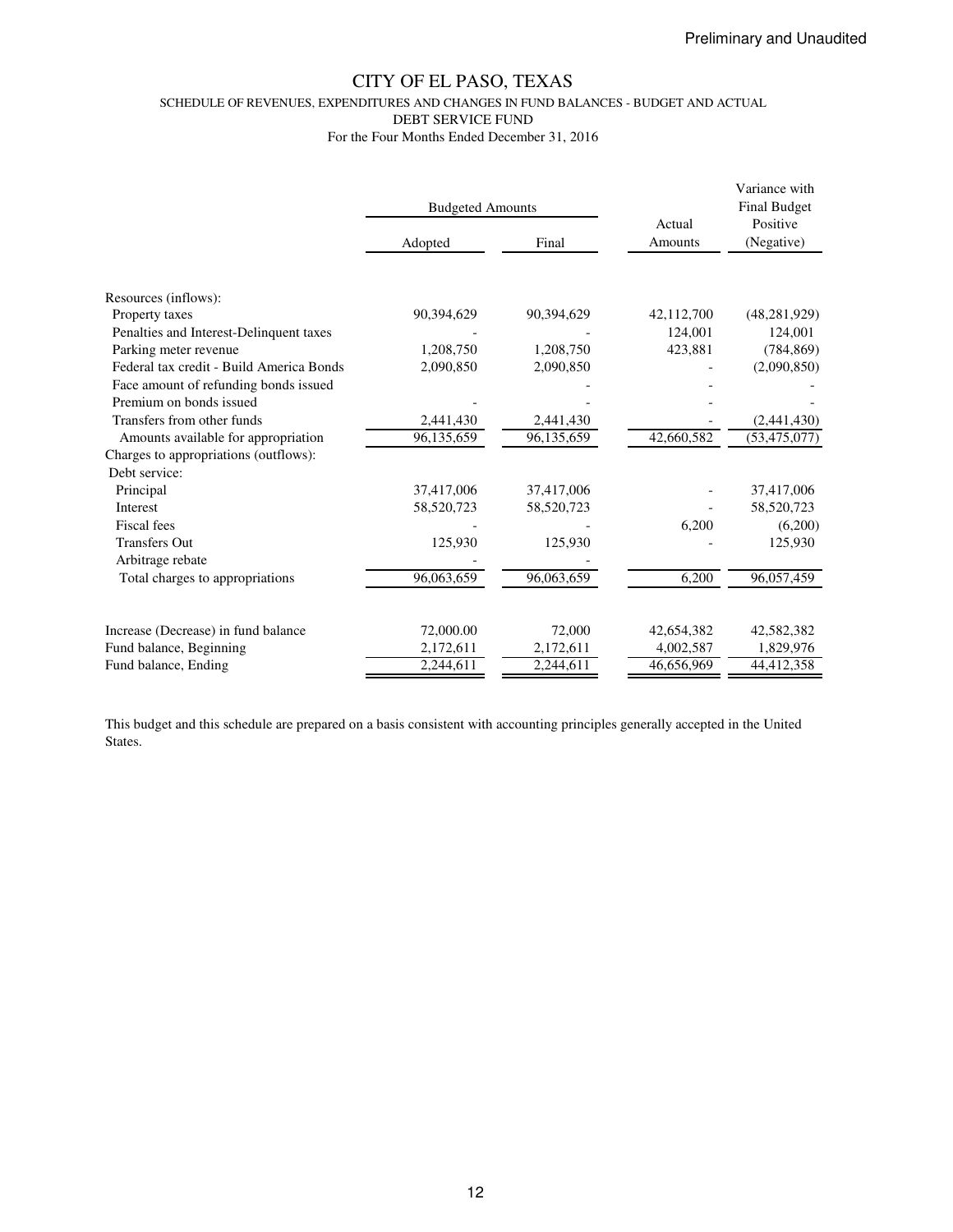STATEMENT OF NET POSITION

INTERNAL SERVICE FUNDS

December 31, 2016

|                                                       | <b>SUPPLY AND</b><br><b>SUPPORT</b> | <b>SELF</b><br><b>INSURANCE</b> | <b>TOTALS</b> |
|-------------------------------------------------------|-------------------------------------|---------------------------------|---------------|
| <b>ASSETS:</b>                                        |                                     |                                 |               |
| Cash and Cash Equivalents                             | 1,045,974                           | 22,347,999                      | 23,393,973    |
| Receivables - Net of Allowances                       |                                     |                                 |               |
| Interest                                              |                                     | 568                             | 568           |
| Trade                                                 | 1,792                               | 3,159                           | 4,951         |
| Inventory                                             | 1,154,173                           |                                 | 1,154,173     |
| Capital Assets:                                       |                                     |                                 |               |
| Buildings, Improvements & Equipment, Net              | 397,047                             |                                 | 397,047       |
| <b>TOTAL ASSETS</b>                                   | 2,607,001                           | 22,851,727                      | 25,458,728    |
| DEFERRED OUTFLOWS OF RESOURCES                        |                                     |                                 |               |
| Deferred Outflow of Resources - Pension Contributions | 396,605                             | 115,316                         | 511,921       |
| Deferred Outflow of Resources - Econ/Demog Losses     | 47,053                              | 13,682                          | 60,735        |
| <b>Total Deferred Outflows of Resources</b>           | 443,658                             | 128,998                         | 572,656       |
| Total Assets & Deferred Outflows                      | 3,050,659                           | 22,980,725                      | 26,031,384    |
| <b>LIABILITIES:</b>                                   |                                     |                                 |               |
| <b>Accounts Payable</b>                               | (155, 926)                          | 1,713,163                       | 1,557,237     |
| <b>Compensated Absences</b>                           | 613,144                             | 112,183                         | 725,327       |
| Other Postemployment Benefits                         | 1,755,596                           | 238,964                         | 1,994,560     |
| Net Pension Obligation                                | 3,335,555                           | 969,837                         | 4,305,392     |
| Claims and Judgments                                  |                                     | 15,816,426                      | 15,816,426    |
| <b>TOTAL LIABILITIES</b>                              | 5,548,369                           | 18,850,573                      | 24,398,942    |
| DEFERRED INFLOWS OF RESOURCES                         |                                     |                                 |               |
| Deferred Inflow of Resources - Investment Earnings    |                                     |                                 |               |
| <b>Total Deferred Inflows of Resources</b>            |                                     |                                 |               |
| <b>NET POSITION:</b>                                  |                                     |                                 |               |
| Net investment in capital assets                      | 75,882                              |                                 | 75,882        |
| Unrestricted                                          | (2,573,592)                         | 4,130,152                       | 1,556,560     |
| <b>TOTAL NET POSITION</b>                             | (2, 497, 710)                       | 4,130,152                       | 1,632,442     |
| TOTAL LIABILITIES AND NET POSITION                    | 3,050,659                           | 22,980,725                      | 26,031,384    |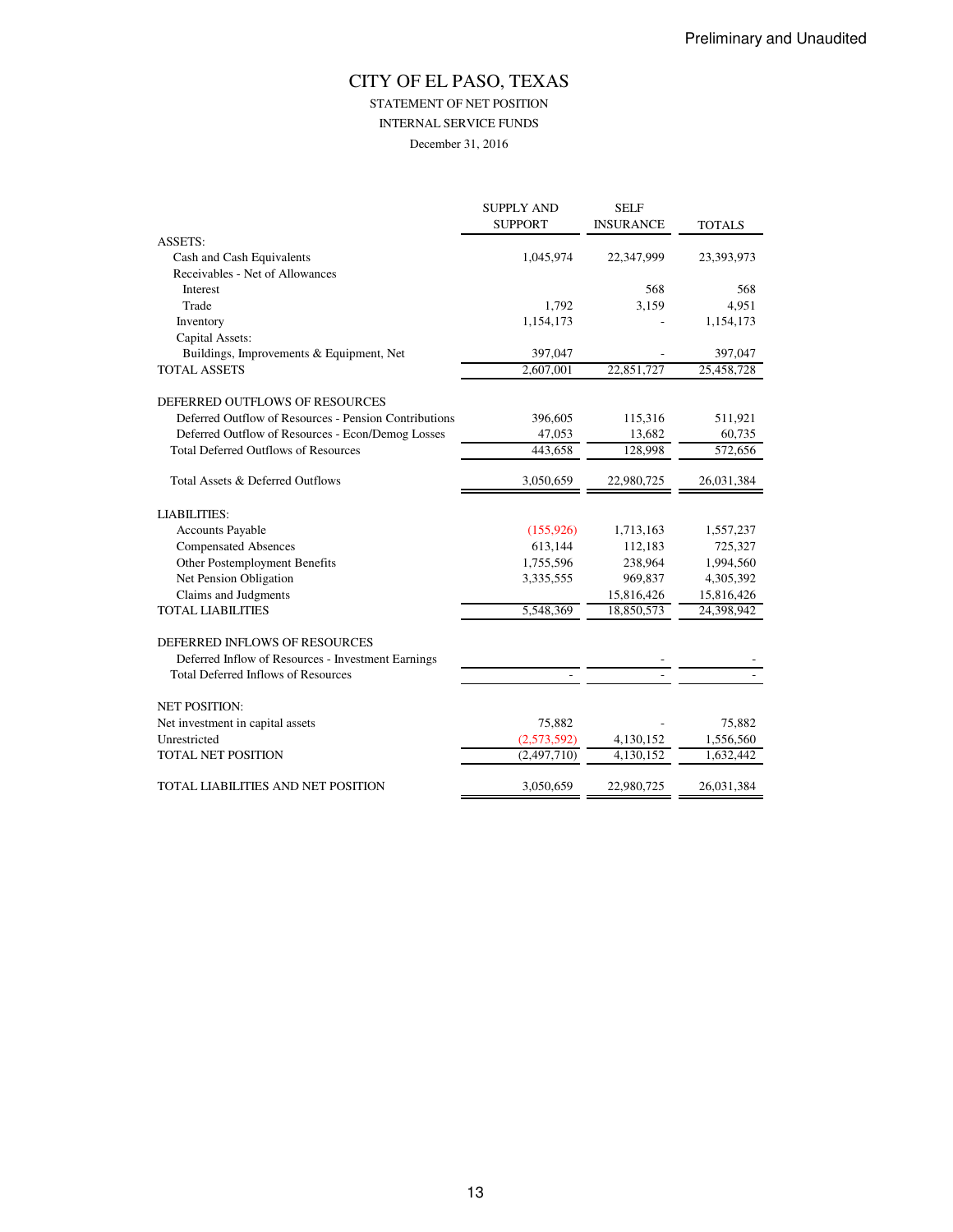COMBINING STATEMENT OF REVENUES, EXPENSES AND CHANGES IN FUND NET POSITION

#### INTERNAL SERVICE FUNDS

|                                                                         | Operating<br><b>Budget</b> | <b>SUPPLY AND</b><br><b>SUPPORT</b> | Operating<br><b>Budget</b> | <b>SELF</b><br><b>INSURANCE</b> | <b>TOTALS</b>          |
|-------------------------------------------------------------------------|----------------------------|-------------------------------------|----------------------------|---------------------------------|------------------------|
| <b>OPERATING REVENUES:</b>                                              |                            |                                     |                            |                                 |                        |
| Sales to Departments                                                    | 19,709,326                 | 5,723,859                           |                            |                                 | 5,723,859              |
| <b>Premium Contributions</b>                                            |                            |                                     | 58,712,949                 | 19,514,009                      | 19,514,009             |
| <b>General Revenues</b>                                                 | 32,000                     | 1,977                               |                            | 491,663                         | 493,640                |
| TOTAL OPERATING REVENUES                                                | 19,741,326                 | 5,725,836                           | 58,712,949                 | 20,005,672                      | 25,731,508             |
| <b>OPERATING EXPENSES:</b>                                              |                            |                                     |                            |                                 |                        |
| <b>Personnel Services</b>                                               | 5,120,853                  | 1,554,967                           | 1,244,229                  | 633,845                         | 2,188,812              |
| <b>Outside Contracts</b>                                                | 168,548                    | 62,892                              | 3,683,245                  | 939,070                         | 1,001,962              |
| Professional Services                                                   |                            |                                     | 1,240,140                  | 119,869                         | 119,869                |
| <b>Fuel and Lubricants</b>                                              | 7,930,300                  | 1,148,230                           |                            |                                 | 1,148,230              |
| Materials and Supplies                                                  | 4,236,032                  | 1,376,447                           | 44,350                     | 6,554                           | 1,383,001              |
| Communications                                                          | 17,540                     | 133                                 | 4,250                      |                                 | 133                    |
| <b>Utilities</b>                                                        | 34,500                     | 6,724                               |                            |                                 | 6,724                  |
| Operating Leases                                                        | 9,000                      | 1,835                               | 7,000                      | 1,295                           | 3,130                  |
| <b>Travel and Entertainment</b>                                         | 4,000                      |                                     | 2,400                      | 985                             | 985                    |
| <b>Benefits Provided</b>                                                | 2,500                      |                                     | 52,693,057                 | 17,790,851                      | 17,790,851             |
| Maintenance and Repairs                                                 | 1,600,000                  | 396,618                             |                            |                                 | 396,618                |
| <b>Other Operating Expenses</b>                                         | 49,000                     | 7,683                               | 2,216,400                  | 5,368                           | 13,051                 |
| Depreciation                                                            |                            | 3,253                               |                            |                                 | 3,253                  |
| TOTAL OPERATING EXPENSES                                                | 19,172,273                 | 4,558,782                           | 61,135,071                 | 19,497,837                      | 24,056,619             |
| OPERATING INCOME(LOSS)                                                  | 569,053                    | 1,167,054                           | (2,422,122)                | 507,835                         | 1,674,889              |
| <b>INCOME</b>                                                           | 569,053                    | 1,167,054                           | (2,422,122)                | 507,835                         | 1,674,889              |
| <b>Transfers Out</b>                                                    |                            |                                     | 465,086                    |                                 |                        |
| Change in net position                                                  | 569,053                    | 1,167,054                           | (1,957,036)                | 507,835                         | 1,674,889              |
| <b>Total Net Position-beginning</b><br><b>Total Net Position-ending</b> |                            | (3,664,764)<br>(2,497,710)          |                            | 3,622,317<br>4,130,152          | (42, 447)<br>1,632,442 |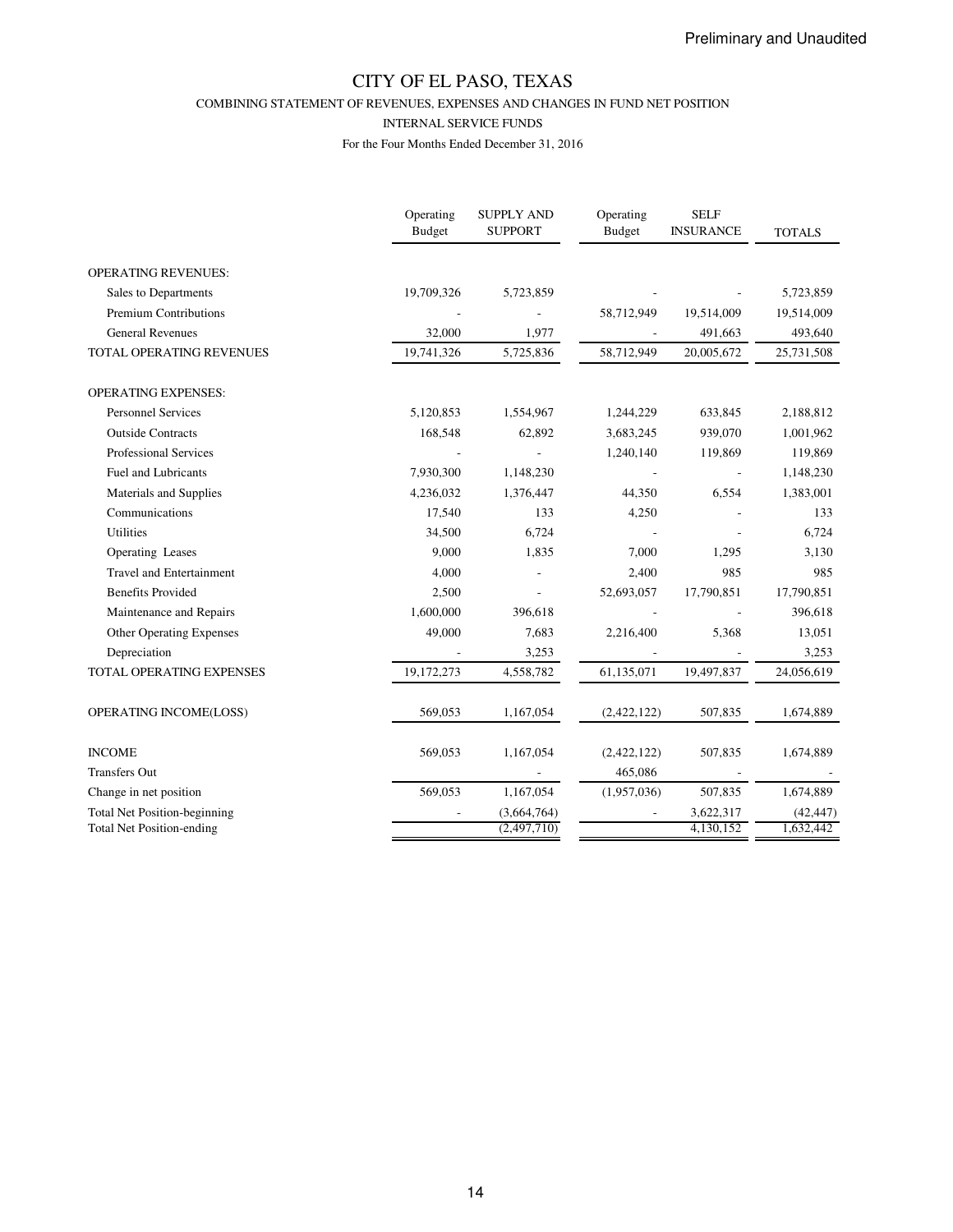#### COMBINING STATEMENT OF CASH FLOWS

INTERNAL SERVICE FUNDS

|                                                          | <b>SUPPLY AND</b><br><b>SUPPORT</b> | <b>SELF</b><br><b>INSURANCE</b> | TOTALS         |
|----------------------------------------------------------|-------------------------------------|---------------------------------|----------------|
| <b>CASH FLOWS FROM OPERATING ACTIVITIES</b>              |                                     |                                 |                |
| Receipts from customers                                  | 5,730,719                           | 20,006,046                      | 25,736,765     |
| Payments to suppliers                                    | (4,132,551)                         | (18, 180, 182)                  | (22, 312, 733) |
| Payments to employees                                    | (1,253,453)                         | (543,390)                       | (1,796,843)    |
| Proceeds (to) from other funds                           |                                     |                                 |                |
| Net cash provided (used) by operating activities         | 344,715                             | 1,282,474                       | 1,627,189      |
| <b>CASH FLOWS FROM CAPITAL AND</b>                       |                                     |                                 |                |
| <b>RELATED FINANCING ACTIVITIES</b>                      |                                     |                                 |                |
| Purchases of capital assets                              | (8,015)                             |                                 | (8,015)        |
| Net cash (used) by capital and related                   |                                     |                                 |                |
| financing activities                                     | (8,015)                             |                                 | (8,015)        |
| <b>CASH FLOWS FROM INVESTING ACTIVITIES</b>              |                                     |                                 |                |
| Interest                                                 |                                     |                                 |                |
| Net cash provided by investing activities                |                                     |                                 |                |
| Net increase in cash and cash equivalents                | 336,700                             | 1,282,474                       | 1,619,174      |
| Balances - beginning of the year                         | 709,274                             | 21,065,525                      | 21,774,799     |
| Balances - end of the year                               | 1,045,974                           | 22,347,999                      | 23,393,973     |
| Reconciliation of operating income to net cash           |                                     |                                 |                |
| provided (used) by operating activities:                 |                                     |                                 |                |
| Operating income                                         | 1,167,054                           | 507,835                         | 1,674,889      |
| Adjustments to reconcile operating income to net cash    |                                     |                                 |                |
| provided by operating activities:                        |                                     |                                 |                |
| Depreciation expense                                     | 3,253                               |                                 | 3,253          |
| <b>Compensated Absences</b>                              |                                     |                                 | 373,029        |
| Other Post Employment Benefits<br>Net Pension Obligation | 373,029                             | 108,461                         | 108,461        |
| Change in assets and liabilities:                        |                                     |                                 |                |
| Receivables, net                                         | 4,883                               | 374                             | 5,257          |
| Inventories                                              | (214, 398)                          |                                 | (214, 398)     |
| Other assets                                             |                                     | (500, 001)                      | (500, 001)     |
| Accounts and other payables                              | (917, 591)                          | 1,183,811                       | 266,220        |
| Accrued expenses                                         | (71, 515)                           | (18,006)                        | (89, 521)      |
| Net cash provided (used) by operating activities         | 344,715                             | 1,282,474                       | 1,627,189      |
|                                                          |                                     |                                 |                |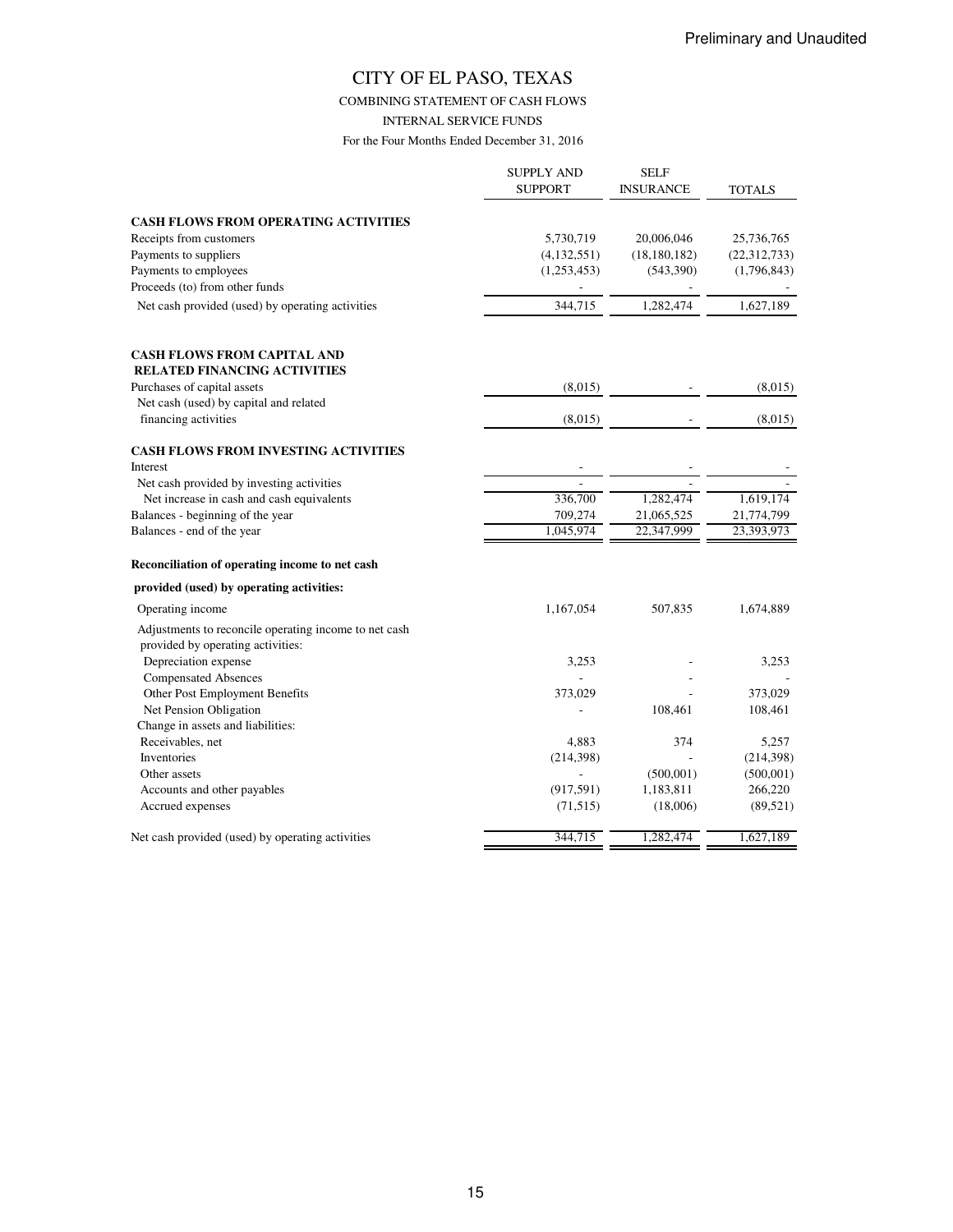COMBINING STATEMENT OF NET POSITION

PENSION TRUST FUNDS

December 31, 2016

|                                                       |                                            | El Paso Firemen and Policemen's<br>Pension Fund<br>(as of December 31, 2015) |                       |               |
|-------------------------------------------------------|--------------------------------------------|------------------------------------------------------------------------------|-----------------------|---------------|
|                                                       | El Paso City<br>Employees'<br>Pension Fund | Firemen Division                                                             | Policemen<br>Division | Total         |
| <b>ASSETS</b>                                         |                                            |                                                                              |                       |               |
| Cash and Cash Equivalents                             | 6,411,365                                  | 5,873,103                                                                    | 8,599,652             | 20,884,120    |
| Investments:                                          |                                            |                                                                              |                       |               |
| Mutual funds                                          | 21,254,906                                 |                                                                              |                       | 21,254,906    |
| Commingled funds                                      | 53,833,171                                 |                                                                              |                       | 53,833,171    |
| High-yield bond obligations                           | 47,826,591                                 |                                                                              |                       | 47,826,591    |
| Corporate stocks                                      | 102,495,709                                |                                                                              |                       | 102,495,709   |
| <b>Bank Collective Investment Funds</b>               | 186,488,037                                |                                                                              |                       | 186,488,037   |
| Private equities                                      | 64,341,689                                 | 20,750,461                                                                   | 30,419,852            | 115,512,002   |
| Real estate investment funds                          | 66,507,980                                 | 30,762,836                                                                   | 45,097,838            | 142,368,654   |
| <b>Fixed Income Securities</b>                        | 97,966,289                                 | 146, 642, 455                                                                | 214,974,259           | 459,583,003   |
| <b>Domestic Equities</b>                              | 53,989,173                                 | 152,225,001                                                                  | 223,159,478           | 429,373,652   |
| <b>International Equities</b>                         |                                            | 148,253,477                                                                  | 217,337,286           | 365,590,763   |
| Invested securities lending collateral                |                                            | 40,674,517                                                                   | 59,628,208            | 100,302,725   |
| Receivables - Net of Allowances                       |                                            |                                                                              |                       |               |
| <b>Commission Credits Receivable</b>                  | 135,603                                    |                                                                              |                       | 135,603       |
| Due from Brokers For Securities Sold                  | 279,023                                    |                                                                              |                       | 279,023       |
| <b>Employer Contributions</b>                         | 658,355                                    | 151,364                                                                      | 197,060               | 1,006,779     |
| <b>Employee Contributions</b>                         | 417,549                                    | 128,491                                                                      | 152,064               | 698,104       |
| Accrued Interest and Dividends                        | 843,024                                    |                                                                              |                       | 843,024       |
| Other                                                 |                                            | 85                                                                           | 86                    | 171           |
| Prepaid Items                                         | 22,895                                     |                                                                              |                       | 22,895        |
| Capital Assets:                                       |                                            |                                                                              |                       |               |
| Buildings, Improvements & Equipment, Net              | 750,345                                    | 976,656                                                                      | 976,655               | 2,703,656     |
| <b>TOTAL ASSETS</b>                                   | 704,221,704                                | 546,438,446                                                                  | 800,542,438           | 2,051,202,588 |
| <b>LIABILITIES</b>                                    |                                            |                                                                              |                       |               |
| Accounts Payable                                      | 2,653,151                                  | 40,674,517                                                                   | 59,628,208            | 102,955,876   |
| <b>Accrued Payroll</b>                                | 1,044,781                                  | 554,304                                                                      | 745,269               | 2,344,354     |
| <b>Unearned Revenue - Commission Credits</b>          | 135,603                                    |                                                                              |                       | 135,603       |
| <b>TOTAL LIABILITIES</b>                              | 3,833,535                                  | 41,228,821                                                                   | 60,373,477            | 105,435,833   |
| <b>NET POSITION:</b>                                  |                                            |                                                                              |                       |               |
| Held in Trust for Pension Benefits and Other Purposes | 700,388,169                                | 505,209,625                                                                  | 740,168,961           | 1,945,766,755 |